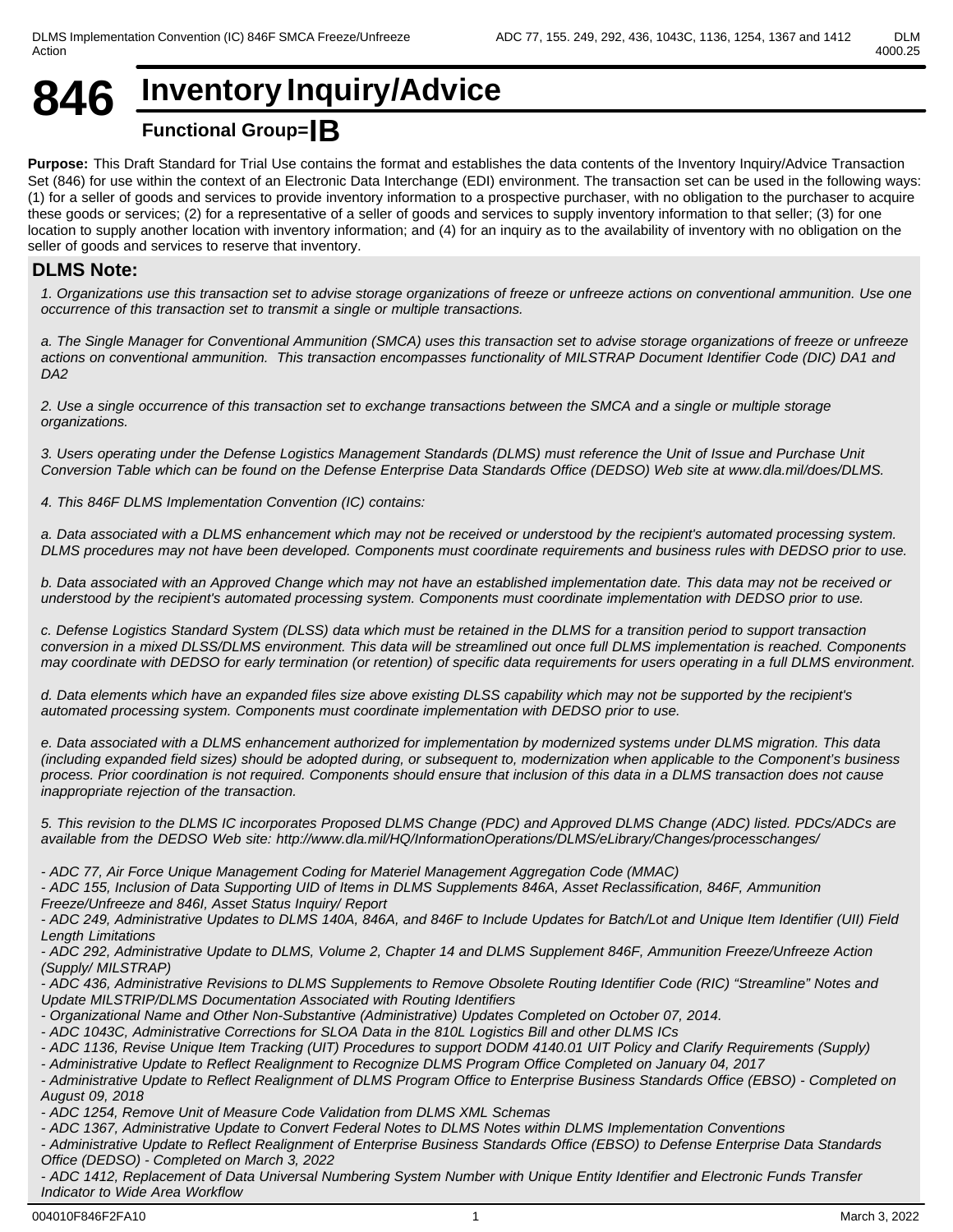| <u>Pos</u>          | $\underline{\mathsf{Id}}$ | <b>Segment Name</b>                               | Req     | <b>Max Use</b> | Repeat         | <b>Notes</b> | <b>Usage</b> |
|---------------------|---------------------------|---------------------------------------------------|---------|----------------|----------------|--------------|--------------|
| 010                 | <b>ST</b>                 | <b>Transaction Set Header</b>                     | M       |                |                |              | Must use     |
| 020                 | <b>BIA</b>                | Beginning Segment for Inventory<br>Inquiry/Advice | M       |                |                |              | Must use     |
| $* 040$             | <b>CUR</b>                | Currency                                          | O       |                |                |              | Not Used     |
| $* 050$             | <b>DTM</b>                | Date/Time Reference                               | O       | 10             |                |              | Not Used     |
| $* 060$             | <b>REF</b>                | Reference Identification                          | O       | 12             |                |              | Not Used     |
| $* 070$             | <b>PER</b>                | <b>Administrative Communications</b><br>Contact   | $\circ$ | 3              |                |              | Not Used     |
| $*075$              | <b>MEA</b>                | Measurements                                      | O       | 20             |                |              | Not Used     |
| LOOP ID - N1        |                           |                                                   |         |                | $\overline{5}$ |              |              |
| 080                 | N <sub>1</sub>            | Name                                              | O       |                |                |              | Used         |
| $* 090$             | N <sub>2</sub>            | Additional Name Information                       | O       | 2              |                |              | Not Used     |
| $*100$              | N <sub>3</sub>            | Address Information                               | $\circ$ | $\overline{2}$ |                |              | Not Used     |
| $*110$              | N4                        | Geographic Location                               | O       |                |                |              | Not Used     |
| $*120$              | <b>REF</b>                | Reference Identification                          | O       | 12             |                |              | Not Used     |
| $*130$              | <b>PER</b>                | Administrative Communications<br>Contact          | O       | 3              |                |              | Not Used     |
| <b>LOOP ID - LM</b> |                           |                                                   |         |                | 10             |              |              |
| 140                 | LM                        | Code Source Information                           | O       |                |                |              | Used         |
| 150                 | LQ                        | <b>Industry Code</b>                              | М       | 100            |                |              | Must use     |
|                     |                           |                                                   |         |                |                |              |              |

## **Detail:**

| Pos                  | $\underline{\mathsf{Id}}$ | <b>Segment Name</b>                                     | Req     | <b>Max Use</b> | Repeat | <b>Notes</b> | <b>Usage</b> |
|----------------------|---------------------------|---------------------------------------------------------|---------|----------------|--------|--------------|--------------|
| <b>LOOP ID - LIN</b> |                           |                                                         |         |                | 10000  |              |              |
| 010                  | LIN                       | Item Identification                                     | M       | 1              |        |              | Must use     |
| $* 030$              | PID                       | Product/Item Description                                | O       | 200            |        |              | Not Used     |
| $* 040$              | <b>MEA</b>                | <b>Measurements</b>                                     | O       | 40             |        |              | Not Used     |
| $* 050$              | <b>PKG</b>                | Marking, Packaging, Loading                             | O       | 25             |        |              | Not Used     |
| 100                  | <b>DTM</b>                | Date/Time Reference                                     | O       | 10             |        |              | Used         |
| $*110$               | <b>CTP</b>                | Pricing Information                                     | O       | 25             |        |              | Not Used     |
| $*120$               | <b>CUR</b>                | Currency                                                | $\circ$ | 1              |        |              | Not Used     |
| $*130$               | <b>SAC</b>                | Service, Promotion, Allowance,<br>or Charge Information | O       | 25             |        |              | Not Used     |
| 140                  | <b>REF</b>                | Reference Identification                                | O       | >1             |        |              | Used         |
| $*150$               | <b>PER</b>                | Administrative Communications<br>Contact                | O       | 3              |        |              | Not Used     |
| $*220$               | SDQ                       | <b>Destination Quantity</b>                             | O       | 500            |        |              | Not Used     |
| $*230$               | <b>MAN</b>                | <b>Marks and Numbers</b>                                | O       | 1              |        |              | Not Used     |
| $*235$               | <b>UIT</b>                | <b>Unit Detail</b>                                      | O       | 5              |        |              | Not Used     |
| $* 240$              | <b>CS</b>                 | <b>Contract Summary</b>                                 | O       | 1              |        |              | Not Used     |
| $*250$               | DD                        | <b>Demand Detail</b>                                    | O       | >1             |        |              | Not Used     |
| $*255$               | G53                       | Maintenance Type                                        | O       | 1              |        |              | Not Used     |
| $* 256$              | <b>PCT</b>                | <b>Percent Amounts</b>                                  | O       | >1             |        |              | Not Used     |
| 257                  | <b>LDT</b>                | Lead Time                                               | O       | 12             |        |              | Not Used     |
| <b>LOOP ID - LM</b>  |                           |                                                         |         |                | 10     |              |              |
| 260                  | <b>LM</b>                 | Code Source Information                                 | O       | 1              |        |              | Used         |
| 270                  | LQ                        | <b>Industry Code</b>                                    | M       | 100            |        |              | Must use     |
| * LOOP ID - SLN      |                           |                                                         |         |                | 1000   |              |              |
| 280                  | <b>SLN</b>                | Subline Item Detail                                     | O       | 1              |        |              | Not Used     |
| * 290                | <b>PID</b>                | Product/Item Description                                | O       | 200            |        |              | Not Used     |
| $*300$               | <b>MEA</b>                | <b>Measurements</b>                                     | O       | 40             |        |              | Not Used     |
|                      |                           |                                                         |         |                |        |              |              |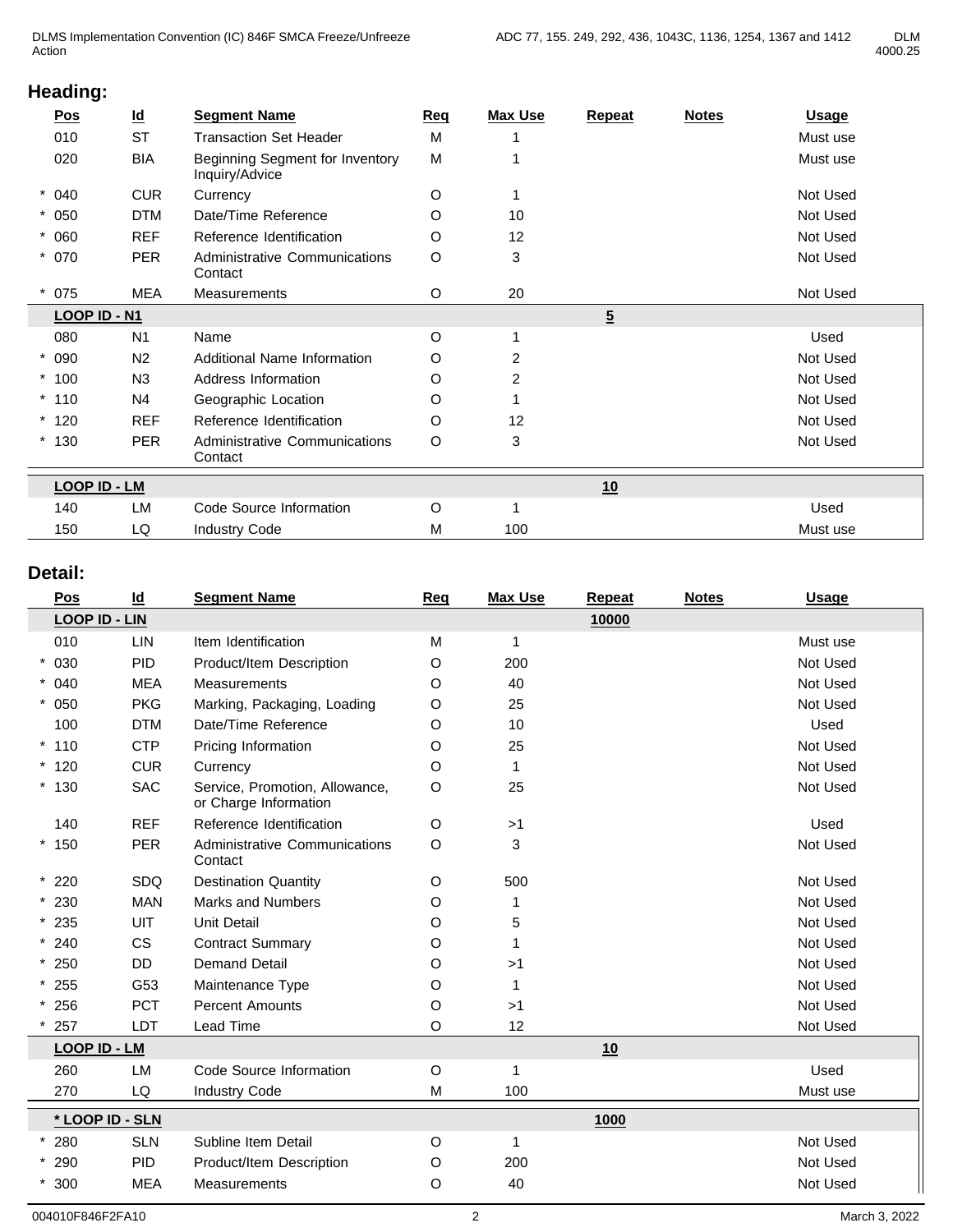DLMS Implementation Convention (IC) 846F SMCA Freeze/Unfreeze Action **Action** 

| di M    |
|---------|
| 4000.25 |

| Pos                  | $\underline{\mathsf{Id}}$ | <b>Segment Name</b>                             | Req                                                                                   | <b>Max Use</b> | Repeat       | <b>Notes</b> | <b>Usage</b> |
|----------------------|---------------------------|-------------------------------------------------|---------------------------------------------------------------------------------------|----------------|--------------|--------------|--------------|
| 310                  | <b>PKG</b>                | Marking, Packaging, Loading                     | $\circ$                                                                               | 25             |              |              | Not Used     |
|                      | * LOOP ID - MAN           |                                                 |                                                                                       |                | 100          |              |              |
| $*312$               | <b>MAN</b>                | Marks and Numbers                               | $\mathsf O$                                                                           | $\mathbf{1}$   |              |              | Not Used     |
| 314                  | <b>MEA</b>                | <b>Measurements</b>                             | $\mathsf O$                                                                           | 40             |              |              | Not Used     |
| <b>LOOP ID - QTY</b> |                           |                                                 |                                                                                       |                | 99           |              |              |
| 320                  | QTY                       | Quantity                                        | $\mathsf O$                                                                           | $\mathbf{1}$   |              |              | Used         |
| 330                  | UIT                       | Unit Detail                                     | O                                                                                     | 12             |              |              | Not Used     |
| $*340$               | <b>MEA</b>                | Measurements                                    | $\mathsf O$                                                                           | 25             |              |              | Not Used     |
| $*350$               | LDT                       | Lead Time                                       | O                                                                                     | 12             |              |              | Not Used     |
| 355                  | <b>DTM</b>                | Date/Time Reference                             | O                                                                                     | 10             |              |              | Not Used     |
|                      | * LOOP ID - SCH           |                                                 |                                                                                       |                | 25           |              |              |
| 360                  | <b>SCH</b>                | Line Item Schedule                              | $\mathsf O$                                                                           | $\mathbf{1}$   |              |              | Not Used     |
| 370                  | <b>MEA</b>                | Measurements                                    | O                                                                                     | 25             |              |              | Not Used     |
| <b>LOOP ID - LM</b>  |                           |                                                 |                                                                                       |                | $\geq 1$     |              |              |
| 375                  | LM                        | Code Source Information                         | $\mathsf O$                                                                           | $\mathbf{1}$   |              |              | Used         |
| 376                  | LQ                        | <b>Industry Code</b>                            | ${\sf M}$                                                                             | 100            |              |              | Must use     |
| * LOOP ID - LS       |                           |                                                 |                                                                                       |                | $\mathbf{1}$ |              |              |
| 380                  | LS                        | Loop Header                                     | $\mathsf O$                                                                           | $\mathbf{1}$   |              |              | Not Used     |
|                      | * LOOP ID - REF           |                                                 |                                                                                       |                | $\geq 1$     | N2/390L      |              |
| $*390$               | <b>REF</b>                | Reference Identification                        | $\mathsf O$                                                                           | $\mathbf{1}$   |              | N2/390       | Not Used     |
| $* 400$              | <b>DTM</b>                | Date/Time Reference                             | O                                                                                     | >1             |              |              | Not Used     |
| 410                  | N <sub>1</sub>            | Name                                            | $\mathsf O$                                                                           | $\mathbf{1}$   |              |              | Not Used     |
|                      | * LOOP ID - LM            |                                                 |                                                                                       |                | 10           |              |              |
| $* 420$              | LM                        | Code Source Information                         | $\circ$                                                                               | $\mathbf{1}$   |              |              | Not Used     |
| 430                  | LQ                        | <b>Industry Code</b>                            | M                                                                                     | 100            |              |              | Not Used     |
| 440                  | LE                        | Loop Trailer                                    | $\mathsf{M}% _{T}=\mathsf{M}_{T}\!\left( a,b\right) ,\ \mathsf{M}_{T}=\mathsf{M}_{T}$ | $\mathbf{1}$   |              |              | Not Used     |
| LOOP ID - N1         |                           |                                                 |                                                                                       |                | 200          |              |              |
| 450                  | N <sub>1</sub>            | Name                                            | $\circ$                                                                               | $\mathbf{1}$   |              |              | Used         |
| $* 460$              | N2                        | <b>Additional Name Information</b>              | O                                                                                     | $\overline{c}$ |              |              | Not Used     |
| $* 470$              | N3                        | Address Information                             | $\circ$                                                                               | $\overline{c}$ |              |              | Not Used     |
| $* 480$              | N4                        | Geographic Location                             | O                                                                                     | $\mathbf{1}$   |              |              | Not Used     |
| $* 490$              | <b>REF</b>                | Reference Identification                        | O                                                                                     | 12             |              |              | Not Used     |
| $*500$               | PER                       | <b>Administrative Communications</b><br>Contact | O                                                                                     | 3              |              |              | Not Used     |

# **Summary:**

| $\underline{\text{Pos}}$ | <u>ld</u>           | <b>Seament Name</b>                     | Req | <b>Max Use</b> | Repeat | <b>Notes</b> | <u>Usage</u> |
|--------------------------|---------------------|-----------------------------------------|-----|----------------|--------|--------------|--------------|
| 010                      | ~--<br>◡            | Totals<br>⊺ransaction                   |     |                |        | N3/010       | Not Used     |
| 020                      | $\sim$ $\sim$<br>⊃⊏ | Trailer<br>Гransaction Set <sup>-</sup> | IVI |                |        |              | Must use     |
|                          |                     |                                         |     |                |        |              |              |

### **Notes:**

| 2/390L | The REF loop conveys serial number, lot number, and inventory data.                                                                                                                |
|--------|------------------------------------------------------------------------------------------------------------------------------------------------------------------------------------|
| 2/390  | The REF loop conveys serial number, lot number, and inventory data.                                                                                                                |
| 3/010  | Number of line items (CTT01) is the accumulation of number of LIN segments. If used, hash total (CTT02) is the sum of the values<br>of the quantities (QTY02) of each QTY segment. |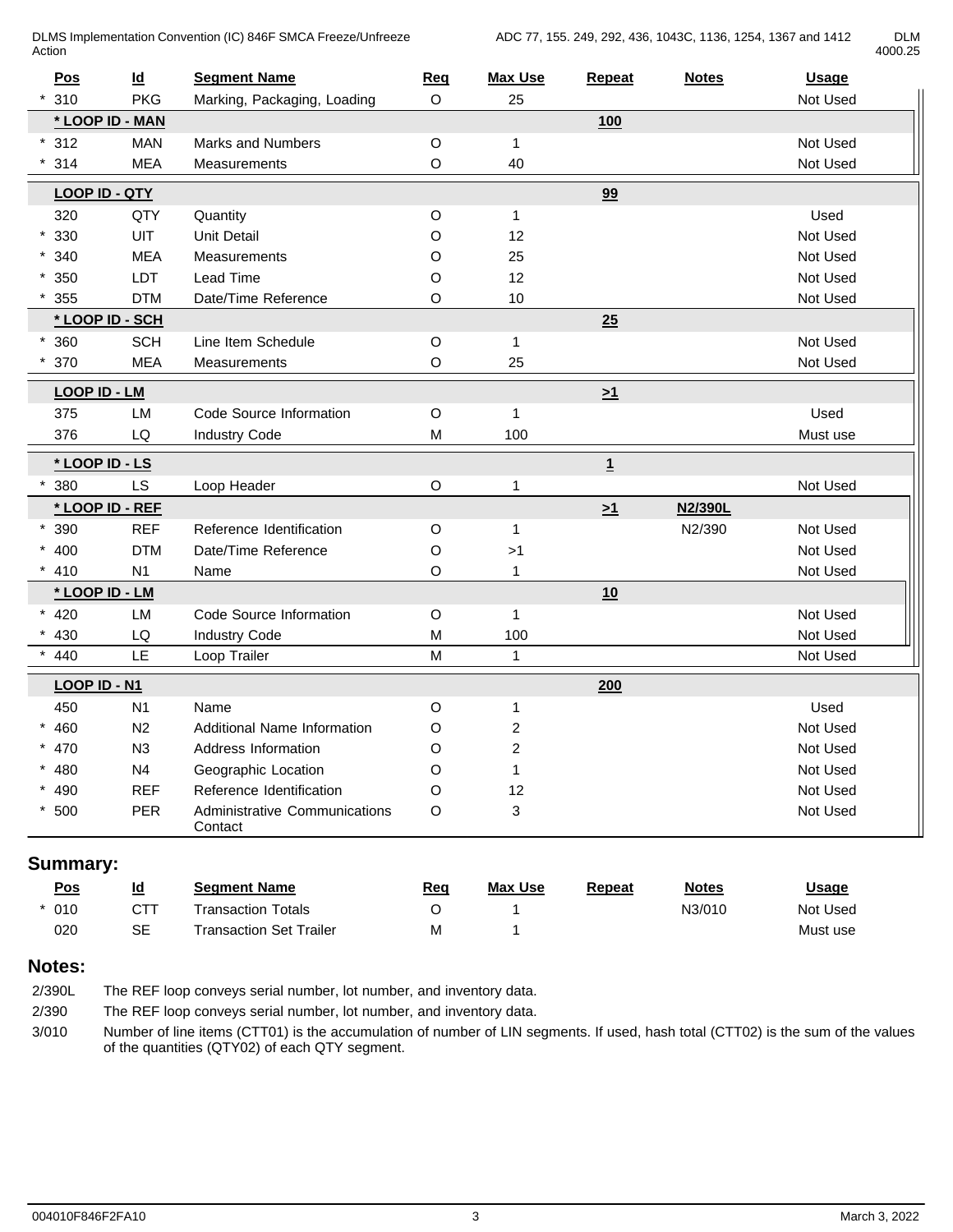# **ST Transaction Set Header Pos: 010 Max: 1 Max: 1**

**Heading - Mandatory Loop: N/A Elements: 2**

**User Option (Usage):** Must use

**Purpose:** To indicate the start of a transaction set and to assign a control number

#### **Semantics:**

1. The transaction set identifier (ST01) used by the translation routines of the interchange partners to select the appropriate transaction set definition (e.g., 810 selects the Invoice Transaction Set).

| $Ref$            | <u>ld</u> | <b>Element Name</b>                                                                                                                                                      | Req | <u>Type</u> | Min/Max | Usage    | $\mathbf{Rep}$ |
|------------------|-----------|--------------------------------------------------------------------------------------------------------------------------------------------------------------------------|-----|-------------|---------|----------|----------------|
| ST <sub>01</sub> | 143       | <b>Transaction Set Identifier Code</b>                                                                                                                                   | M   | ID          | 3/3     | Must use |                |
|                  |           | <b>Description:</b> Code uniquely identifying a<br><b>Transaction Set</b>                                                                                                |     |             |         |          |                |
|                  |           | <b>CodeList Summary</b> (Total Codes: 298, Included: 1)                                                                                                                  |     |             |         |          |                |
|                  |           | Code Name                                                                                                                                                                |     |             |         |          |                |
|                  |           | 846<br>Inventory Inquiry/Advice                                                                                                                                          |     |             |         |          |                |
| ST <sub>02</sub> | 329       | <b>Transaction Set Control Number</b>                                                                                                                                    | м   | AN          | 4/9     | Must use |                |
|                  |           | <b>Description:</b> Identifying control number<br>that must be unique within the transaction<br>set functional group assigned by the<br>originator for a transaction set |     |             |         |          |                |
|                  |           | <b>DLMS Note:</b> A unique number assigned by<br>the originator of the transaction set, or the<br>originator's application program.                                      |     |             |         |          |                |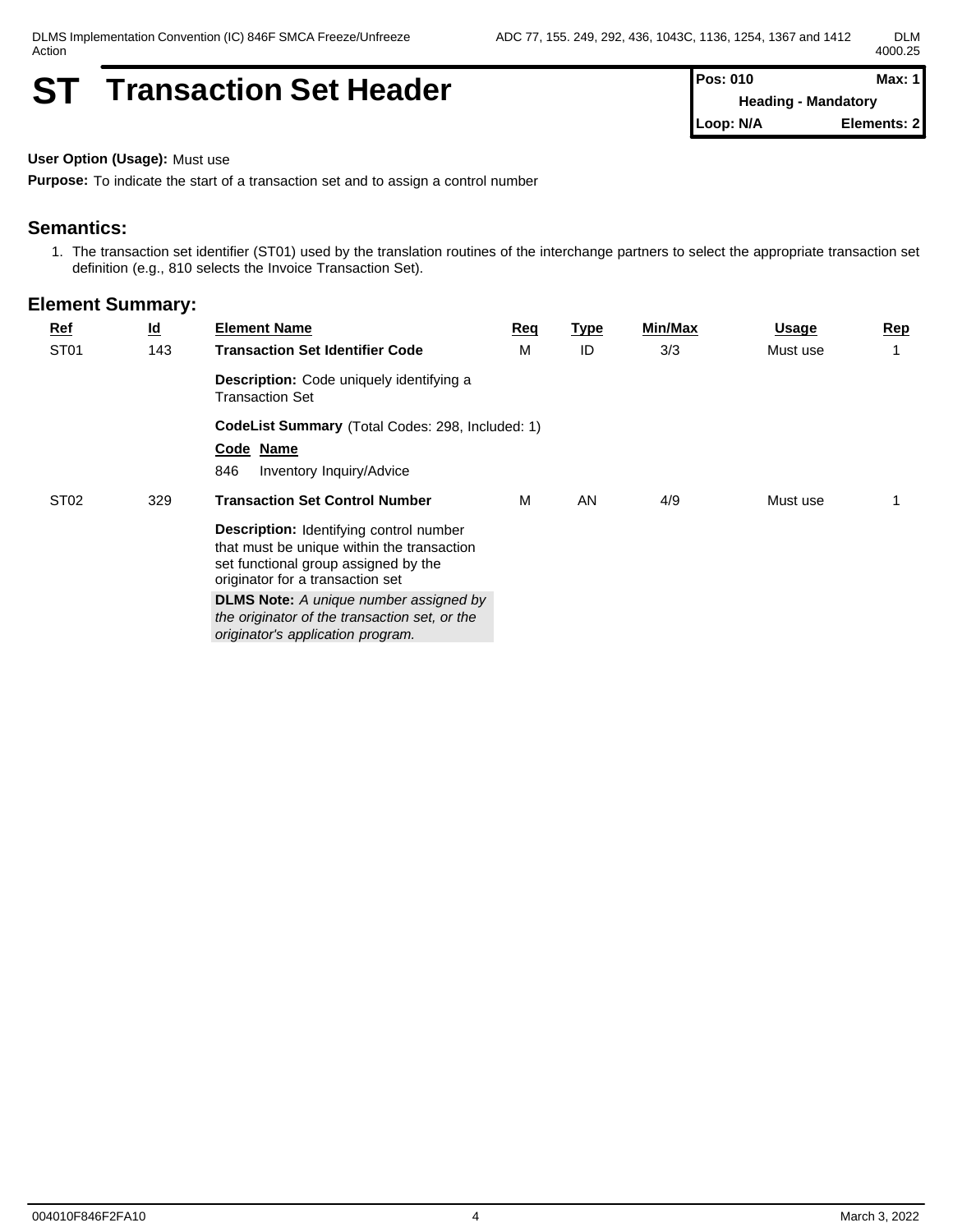DLMS Implementation Convention (IC) 846F SMCA Freeze/Unfreeze Action

# **BIA** Beginning Segment for Inventory Pos: 020 Max: 1 **Inquiry/Advice**

**Pos: 020 Heading - Mandatory Elements: 5** 

**User Option (Usage):** Must use

**Purpose:** To indicate the beginning of an Inventory Inquiry/Advice Transaction Set

#### **Semantics:**

- 1. BIA03 identifies the number of the inquiry/advice that is transferred.
- 2. BIA04 identifies the date of the inquiry/advice that is transferred.
- 3. BIA05 identifies the time of the inquiry/advice that is transferred.

| <b>Ref</b>   | $\overline{\mathsf{q}}$ | <b>Element Name</b>                                                                                                                                                                                                                                                                                                                                                    | <u>Req</u> | <b>Type</b> | Min/Max | <b>Usage</b> | Rep |
|--------------|-------------------------|------------------------------------------------------------------------------------------------------------------------------------------------------------------------------------------------------------------------------------------------------------------------------------------------------------------------------------------------------------------------|------------|-------------|---------|--------------|-----|
| <b>BIA01</b> | 353                     | <b>Transaction Set Purpose Code</b>                                                                                                                                                                                                                                                                                                                                    | м          | ID          | 2/2     | Must use     | 1   |
|              |                         | Description: Code identifying purpose of<br>transaction set                                                                                                                                                                                                                                                                                                            |            |             |         |              |     |
|              |                         | CodeList Summary (Total Codes: 65, Included: 2)                                                                                                                                                                                                                                                                                                                        |            |             |         |              |     |
|              |                         | Code Name                                                                                                                                                                                                                                                                                                                                                              |            |             |         |              |     |
|              |                         | 00<br>Original                                                                                                                                                                                                                                                                                                                                                         |            |             |         |              |     |
|              |                         | 77<br><b>Simulation Exercise</b>                                                                                                                                                                                                                                                                                                                                       |            |             |         |              |     |
|              |                         | <b>DLMS Note:</b>                                                                                                                                                                                                                                                                                                                                                      |            |             |         |              |     |
|              |                         | Use to identify a simulated mobilization exercise transaction set. Activities initiating simulated<br>mobilization exercises must ensure complete coordination with all activities involved. All transaction set<br>recipients must use extreme caution to ensure that individual transactions do not process as action<br>documents which affect accountable records. |            |             |         |              |     |
| BIA02        | 755                     | <b>Report Type Code</b>                                                                                                                                                                                                                                                                                                                                                | м          | ID          | 2/2     | Must use     | 1   |
|              |                         | <b>Description:</b> Code indicating the title or<br>contents of a document, report or<br>supporting item                                                                                                                                                                                                                                                               |            |             |         |              |     |
|              |                         | CodeList Summary (Total Codes: 522, Included: 1)                                                                                                                                                                                                                                                                                                                       |            |             |         |              |     |
|              |                         | Code Name                                                                                                                                                                                                                                                                                                                                                              |            |             |         |              |     |
|              |                         | ΖB<br><b>Conventional Ammunition Suspension Report</b><br><b>DLMS Note:</b>                                                                                                                                                                                                                                                                                            |            |             |         |              |     |
|              |                         | Use to identify a Single Manager for Conventional Ammunition (SMCA) freeze/unfreeze action<br>transaction. (MILSTRAP DIC DA1/DA2 functionality)                                                                                                                                                                                                                        |            |             |         |              |     |
| BIA03        | 127                     | <b>Reference Identification</b>                                                                                                                                                                                                                                                                                                                                        | M          | AN          | 1/30    | Must use     | -1  |
|              |                         | Description: Reference information as<br>defined for a particular Transaction Set or<br>as specified by the Reference Identification<br>Qualifier<br><b>DLMS Note:</b> Use Code "Z" for this data                                                                                                                                                                      |            |             |         |              |     |
|              |                         | element to satisfy mandatory X12 syntax<br>requirements.                                                                                                                                                                                                                                                                                                               |            |             |         |              |     |
| BIA04        | 373                     | <b>Date</b>                                                                                                                                                                                                                                                                                                                                                            | M          | DT          | 8/8     | Must use     | -1  |
|              |                         | Description: Date expressed as<br><b>CCYYMMDD</b>                                                                                                                                                                                                                                                                                                                      |            |             |         |              |     |
|              |                         | <b>DLMS Note:</b> 1. This is the date of<br>transaction set preparation. This date<br>corresponds to the Universal Time<br>Coordinate (UTC).                                                                                                                                                                                                                           |            |             |         |              |     |
|              |                         | 2. DLMS enhancement; see Introductory<br>DLMS note 4a.                                                                                                                                                                                                                                                                                                                 |            |             |         |              |     |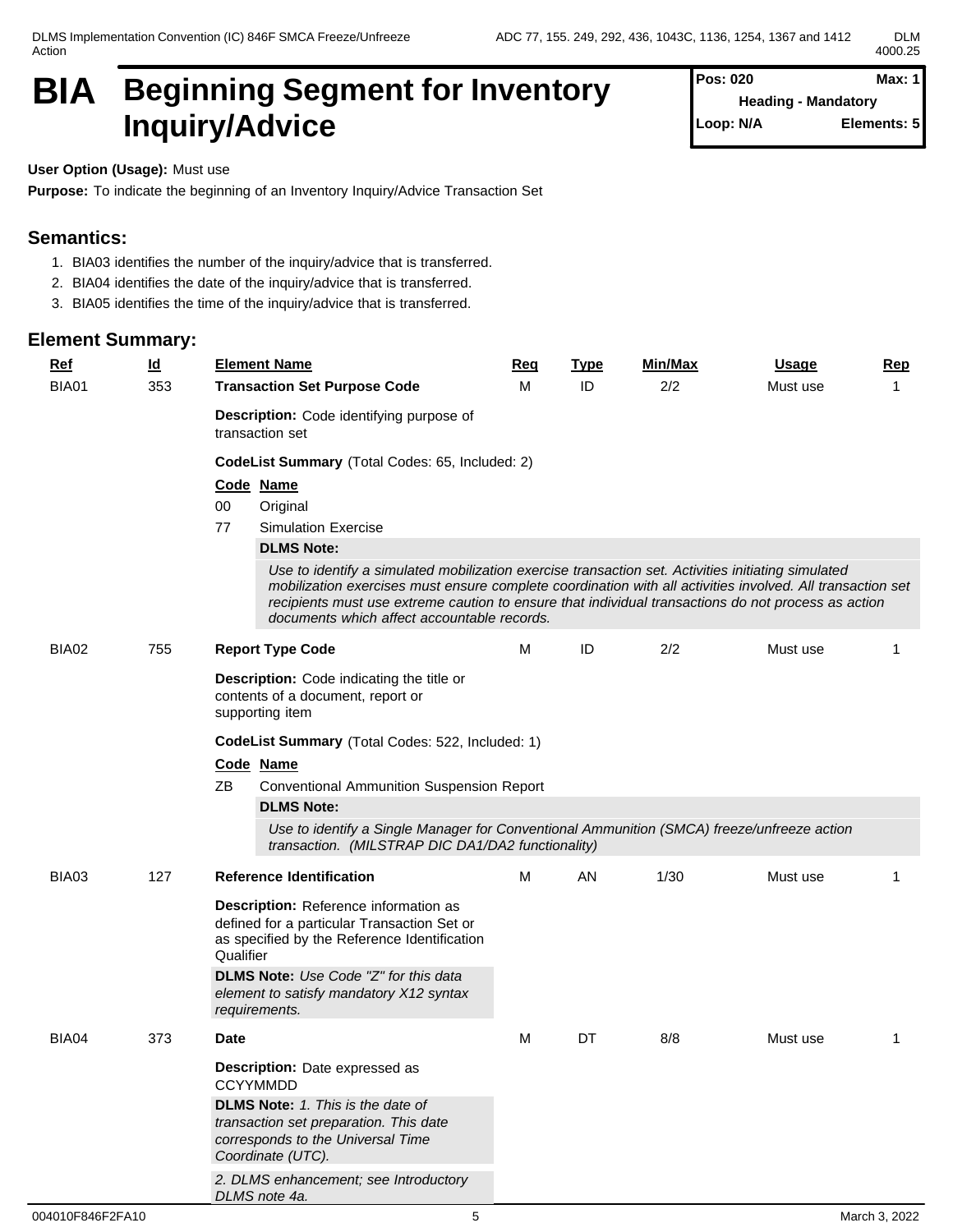DLMS Implementation Convention (IC) 846F SMCA Freeze/Unfreeze Action

4000.25

| ווטוו      |                           |                                                                                                                                                                                                                                                                         |     |      |         |              | HUUU.ZU    |
|------------|---------------------------|-------------------------------------------------------------------------------------------------------------------------------------------------------------------------------------------------------------------------------------------------------------------------|-----|------|---------|--------------|------------|
| <b>Ref</b> | $\underline{\mathsf{Id}}$ | <b>Element Name</b>                                                                                                                                                                                                                                                     | Reg | Type | Min/Max | <u>Usage</u> | <u>Rep</u> |
| BIA05      | 337                       | Time                                                                                                                                                                                                                                                                    |     | TM   | 4/8     | Used         |            |
|            |                           | <b>Description:</b> Time expressed in 24-hour<br>clock time as follows: HHMM, or HHMMSS,<br>or HHMMSSD, or HHMMSSDD, where $H =$<br>hours (00-23), $M =$ minutes (00-59), $S =$<br>integer seconds (00-59) and $DD =$ decimal<br>seconds; decimal seconds are expressed |     |      |         |              |            |

**DLMS Note:** *1. Express the originating activity's time of transaction set preparation in UTC.*

as follows:  $D = \text{tenths}$  (0-9) and  $DD =$ 

hundredths (00-99)

*2. Express time in a four-position (HHMM) format.*

*3. DLMS enhancement; see Introductory DLMS note 4a.*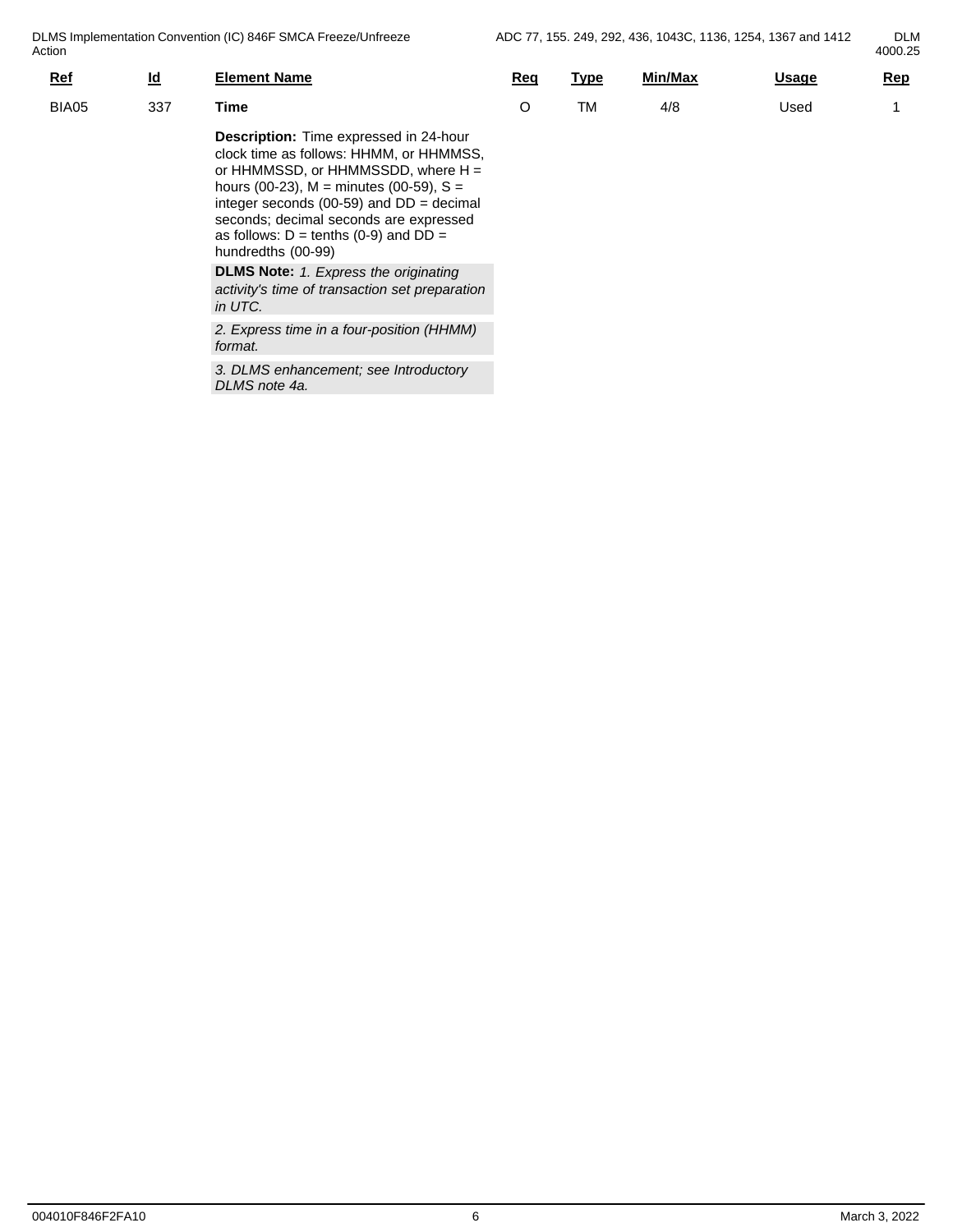| <b>N1</b> | <b>Name</b> | <b>Pos: 080</b><br><b>Heading - Optional</b> | Max: 1      |  |
|-----------|-------------|----------------------------------------------|-------------|--|
|           |             | Loop: N1                                     | Elements: 4 |  |

**User Option (Usage):** Used

**Purpose:** To identify a party by type of organization, name, and code

### **Syntax Rules:**

- 1. R0203 At least one of N102 or N103 is required.
- 2. P0304 If either N103 or N104 is present, then the other is required.

#### **Comments:**

- 1. This segment, used alone, provides the most efficient method of providing organizational identification. To obtain this efficiency the "ID Code" (N104) must provide a key to the table maintained by the transaction processing party.
- 2. N105 and N106 further define the type of entity in N101.

#### **DLMS Note:**

*Must use this 1/N1/080 loop to identify the organization originating the transaction set.*

| <b>Element Summary:</b> |                           |                                                                                                                                                                        |          |             |         |              |                |  |  |  |
|-------------------------|---------------------------|------------------------------------------------------------------------------------------------------------------------------------------------------------------------|----------|-------------|---------|--------------|----------------|--|--|--|
| <b>Ref</b>              | $\underline{\mathsf{Id}}$ | <b>Element Name</b>                                                                                                                                                    | Req      | <b>Type</b> | Min/Max | <b>Usage</b> | <b>Rep</b>     |  |  |  |
| N101                    | 98                        | <b>Entity Identifier Code</b>                                                                                                                                          | M        | ID          | 2/3     | Must use     | $\overline{1}$ |  |  |  |
|                         |                           | Description: Code identifying an<br>organizational entity, a physical location,<br>property or an individual<br><b>DLMS Note:</b> The following code is<br>authorized. |          |             |         |              |                |  |  |  |
|                         |                           | CodeList Summary (Total Codes: 1312, Included: 1)<br>Code Name<br>KA<br>Item Manager                                                                                   |          |             |         |              |                |  |  |  |
|                         |                           | <b>DLMS Note:</b><br>1. Must use to identify the SMCA.                                                                                                                 |          |             |         |              |                |  |  |  |
|                         |                           | 2. DLMS enhancement; see See DLMS Introductory note 4a.                                                                                                                |          |             |         |              |                |  |  |  |
| N <sub>103</sub>        | 66                        | <b>Identification Code Qualifier</b>                                                                                                                                   | $\times$ | ID          | 1/2     | Used         | -1             |  |  |  |
|                         |                           | Description: Code designating the<br>system/method of code structure used for<br>Identification Code (67)                                                              |          |             |         |              |                |  |  |  |
|                         |                           | CodeList Summary (Total Codes: 215, Included: 2)<br>Code Name<br>10<br>Department of Defense Activity Address Code (DODAAC)                                            |          |             |         |              |                |  |  |  |
|                         |                           | <b>DLMS Note:</b><br>DLMS enhancement; see DLMS Introductory note 4a.                                                                                                  |          |             |         |              |                |  |  |  |
|                         |                           | M4<br>Department of Defense Routing Identifier Code (RIC)                                                                                                              |          |             |         |              |                |  |  |  |
| N <sub>104</sub>        | 67                        | <b>Identification Code</b>                                                                                                                                             | X        | AN          | 2/80    | Used         | 1              |  |  |  |
|                         |                           | Description: Code identifying a party or<br>other code                                                                                                                 |          |             |         |              |                |  |  |  |
| N <sub>106</sub>        | 98                        | <b>Entity Identifier Code</b>                                                                                                                                          | $\circ$  | ID          | 2/3     | Used         | $\mathbf{1}$   |  |  |  |
|                         |                           | Description: Code identifying an<br>organizational entity, a physical location,<br>property or an individual                                                           |          |             |         |              |                |  |  |  |
|                         |                           | CodeList Summary (Total Codes: 1312, Included: 1)                                                                                                                      |          |             |         |              |                |  |  |  |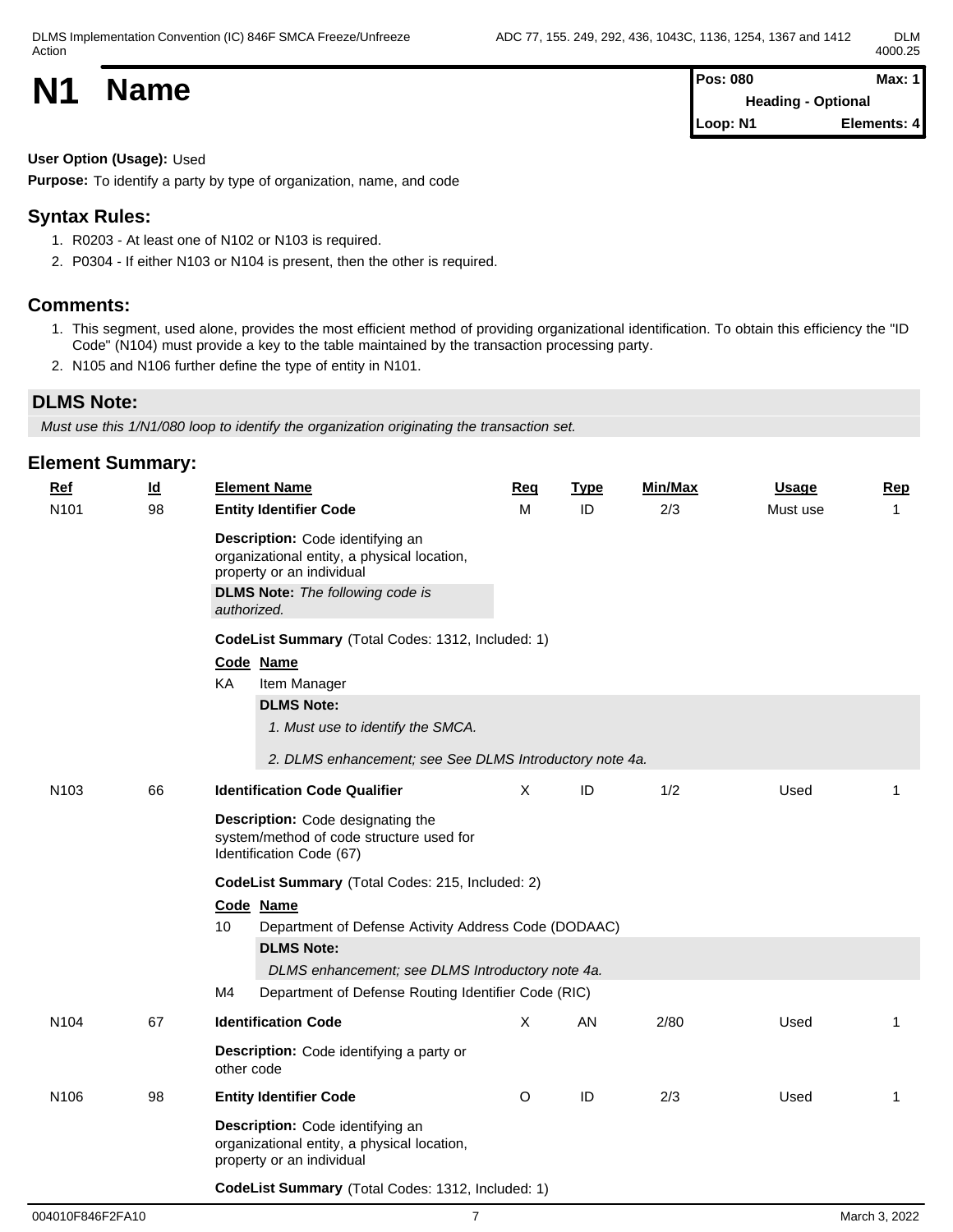#### **Code Name**

FR Message From

**DLMS Note:**

*Must use to indicate the organization cited in N104 is originating the transaction set.*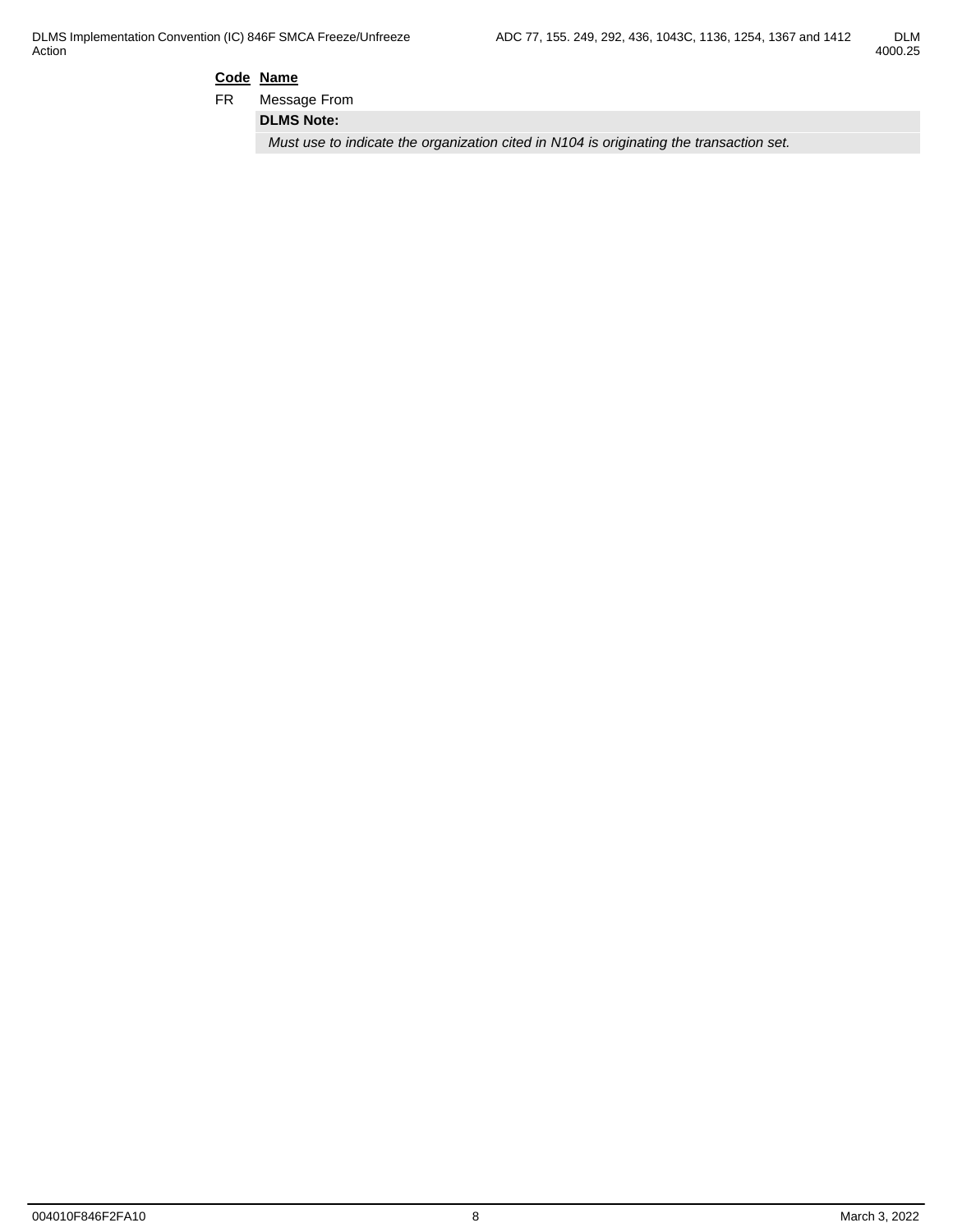# **LM** Code Source Information **Pos: 140 Max: 1 Max: 1**

**Heading - Optional Loop: LM Elements: 1**

**User Option (Usage):** Used

**Purpose:** To transmit standard code list identification information

#### **Comments:**

1. LM02 identifies the applicable industry code list source information.

#### **DLMS Note:**

*Must use this 1/LM/140 loop to identify coded information maintained in department or agency documentation.*

| <b>Ref</b> | $\underline{\mathsf{Id}}$ | <b>Element Name</b>                                                          | <u>Req</u> | <u>Type</u> | <u>Min/Max</u> | <b>Usage</b> | <u>Rep</u> |  |  |  |
|------------|---------------------------|------------------------------------------------------------------------------|------------|-------------|----------------|--------------|------------|--|--|--|
| LM01       | 559                       | <b>Agency Qualifier Code</b>                                                 | M          | ID          | 2/2            | Must use     |            |  |  |  |
|            |                           | <b>Description:</b> Code identifying the agency<br>assigning the code values |            |             |                |              |            |  |  |  |
|            |                           | CodeList Summary (Total Codes: 176, Included: 1)                             |            |             |                |              |            |  |  |  |
|            |                           | Code Name                                                                    |            |             |                |              |            |  |  |  |
|            |                           | Department of Defense (DoD)<br>DF                                            |            |             |                |              |            |  |  |  |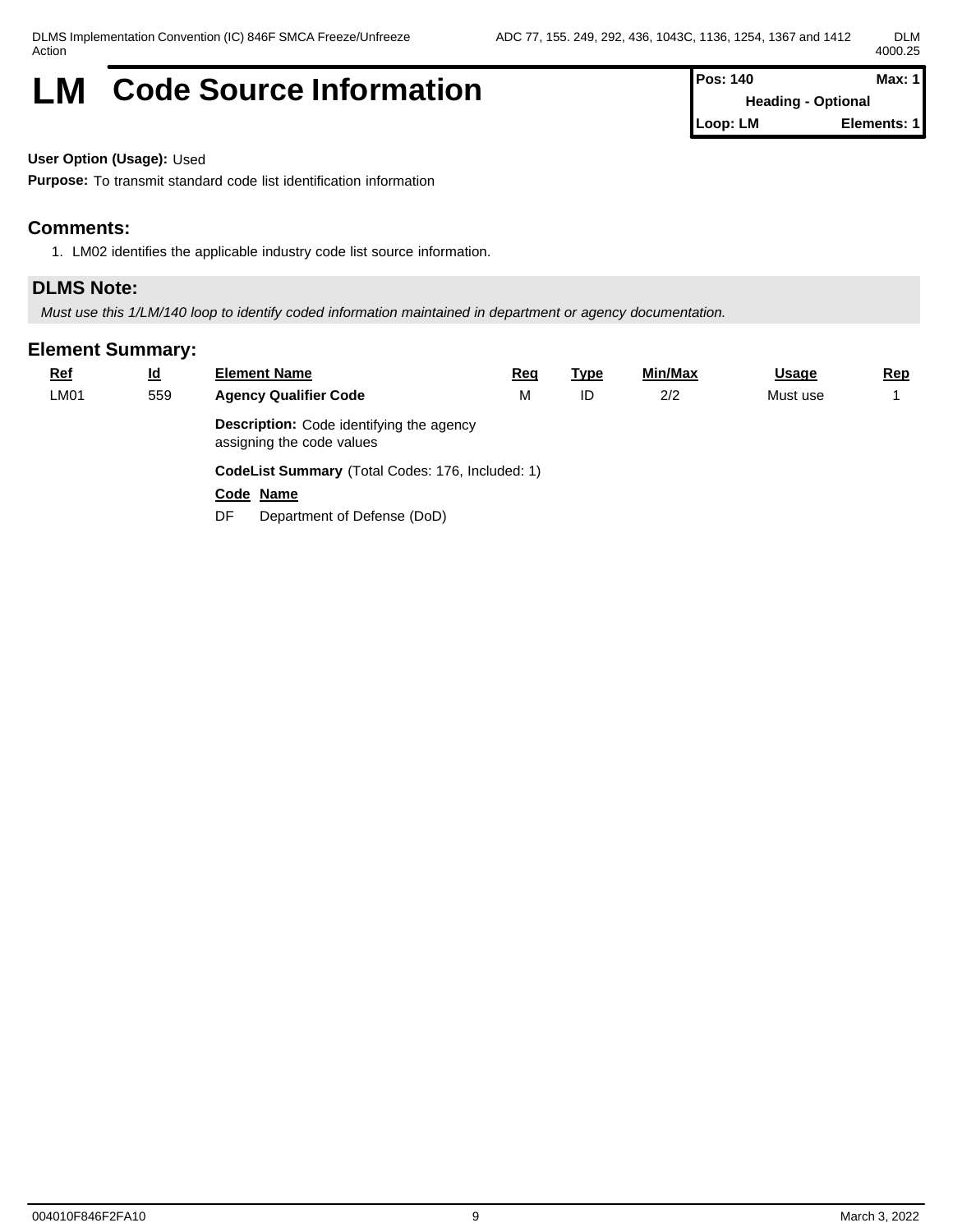# **LQ** Industry Code

| <b>Pos: 150</b> | Max: 100                   |
|-----------------|----------------------------|
|                 | <b>Heading - Mandatory</b> |
| Loop: LM        | Elements: 21               |

**User Option (Usage):** Must use

**Purpose:** Code to transmit standard industry codes

## **Syntax Rules:**

1. C0102 - If LQ01 is present, then LQ02 is required.

## **DLMS Note:**

*Use to identify codes, as appropriate, consistent with management information requirements.*

#### **Element Summary:**

| <b>Ref</b> | $\underline{\mathsf{Id}}$ | <b>Element Name</b>                                                                                                                                                                                                                                                           | <b>Req</b> | <b>Type</b> | <b>Min/Max</b> | <b>Usage</b> | <b>Rep</b> |  |  |  |  |  |  |
|------------|---------------------------|-------------------------------------------------------------------------------------------------------------------------------------------------------------------------------------------------------------------------------------------------------------------------------|------------|-------------|----------------|--------------|------------|--|--|--|--|--|--|
| LQ01       | 1270                      | <b>Code List Qualifier Code</b>                                                                                                                                                                                                                                               | $\circ$    | ID          | 1/3            | Used         |            |  |  |  |  |  |  |
|            |                           | <b>Description:</b> Code identifying a specific<br>industry code list<br><b>DLMS Note:</b> The following codes are<br>authorized.                                                                                                                                             |            |             |                |              |            |  |  |  |  |  |  |
|            |                           | CodeList Summary (Total Codes: 558, Included: 3)                                                                                                                                                                                                                              |            |             |                |              |            |  |  |  |  |  |  |
|            |                           | Code Name                                                                                                                                                                                                                                                                     |            |             |                |              |            |  |  |  |  |  |  |
|            |                           | Document Identification Code<br>0                                                                                                                                                                                                                                             |            |             |                |              |            |  |  |  |  |  |  |
|            |                           | <b>DLMS Note:</b>                                                                                                                                                                                                                                                             |            |             |                |              |            |  |  |  |  |  |  |
|            |                           | 1. Future Streamlined data; see DLMS Introductory note 4c.<br>2. The DLSS DIC is retained in the DLMS to facilitate transaction conversion in a mixed DLSS/DLMS<br>environment. Continued support of the DIC in a full DLMS environment will be assessed at a future<br>date. |            |             |                |              |            |  |  |  |  |  |  |
|            |                           | Supplemental Data<br>A9                                                                                                                                                                                                                                                       |            |             |                |              |            |  |  |  |  |  |  |
|            |                           | <b>DLMS Note:</b>                                                                                                                                                                                                                                                             |            |             |                |              |            |  |  |  |  |  |  |
|            |                           | 1. Use to identify supplemental address/data.<br>2. Future streamlined data; see introductory DLMS note 4c.                                                                                                                                                                   |            |             |                |              |            |  |  |  |  |  |  |
|            |                           | <b>Utilization Code</b><br>AJ                                                                                                                                                                                                                                                 |            |             |                |              |            |  |  |  |  |  |  |
|            |                           | <b>DLMS Note:</b>                                                                                                                                                                                                                                                             |            |             |                |              |            |  |  |  |  |  |  |
|            |                           | 1. Under DLSS, this is the first position of the document serial number.                                                                                                                                                                                                      |            |             |                |              |            |  |  |  |  |  |  |
|            |                           | 2. DLMS enhancement; see introductory DLMS note 4a.                                                                                                                                                                                                                           |            |             |                |              |            |  |  |  |  |  |  |
| LQ02       | 1271                      | <b>Industry Code</b>                                                                                                                                                                                                                                                          | X          | AN          | 1/30           | Used         |            |  |  |  |  |  |  |
|            |                           | <b>Description:</b> Code indicating a code from a                                                                                                                                                                                                                             |            |             |                |              |            |  |  |  |  |  |  |

specific industry code list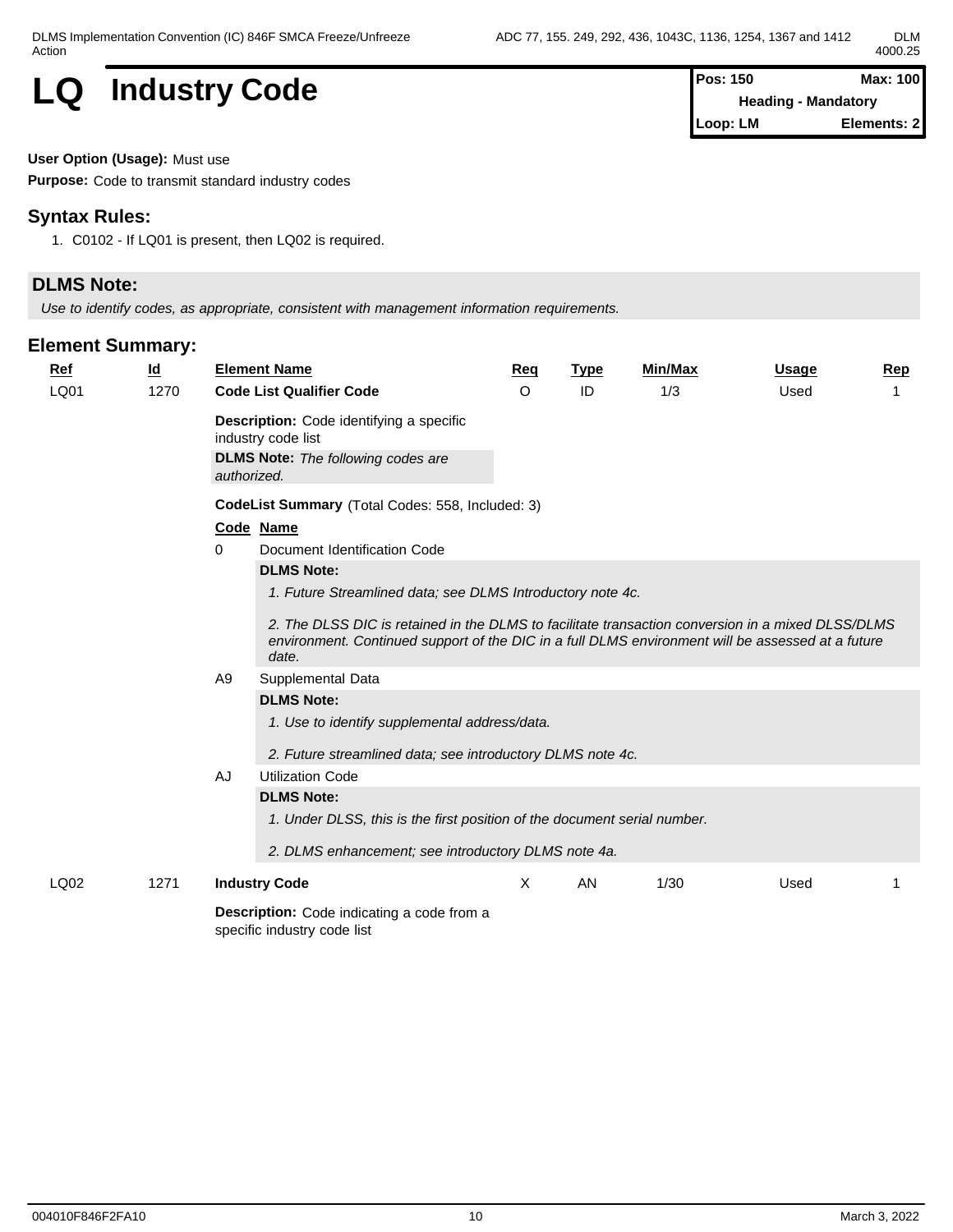# **LIN** Item Identification **Pos: 010 Max: 1 Pos: 010 Max: 1**

**Detail - Mandatory Loop: LIN Elements: 4**

**User Option (Usage):** Must use **Purpose:** To specify basic item identification data

### **Syntax Rules:**

- 1. P0405 If either LIN04 or LIN05 is present, then the other is required.
- 2. P0607 If either LIN06 or LIN07 is present, then the other is required.
- 3. P0809 If either LIN08 or LIN09 is present, then the other is required.
- 4. P1011 If either LIN10 or LIN11 is present, then the other is required.
- 5. P1213 If either LIN12 or LIN13 is present, then the other is required.
- 6. P1415 If either LIN14 or LIN15 is present, then the other is required.
- 7. P1617 If either LIN16 or LIN17 is present, then the other is required.
- 8. P1819 If either LIN18 or LIN19 is present, then the other is required.
- 9. P2021 If either LIN20 or LIN21 is present, then the other is required.
- 10. P2223 If either LIN22 or LIN23 is present, then the other is required.
- 11. P2425 If either LIN24 or LIN25 is present, then the other is required.
- 12. P2627 If either LIN26 or LIN27 is present, then the other is required.
- 13. P2829 If either LIN28 or LIN29 is present, then the other is required.
- 14. P3031 If either LIN30 or LIN31 is present, then the other is required.

#### **Semantics:**

1. LIN01 is the line item identification

#### **Comments:**

- 1. See the Data Dictionary for a complete list of IDs.
- 2. LIN02 through LIN31 provide for fifteen different product/service IDs for each item. For example: Case, Color, Drawing No., U.P.C. No., ISBN No., Model No., or SKU.

#### **DLMS Note:**

*Must use the 2/LIN/010 loop to identify the materiel, transaction number, and inventory information associated with the freeze/unfreeze action.*

| $\underline{\mathsf{Id}}$ |                |                                        | Req                                                                                                                                                                                                                                                                                                                                                       | <u>Type</u>                                      | Min/Max                                           | <b>Usage</b>                                                      | Rep |  |
|---------------------------|----------------|----------------------------------------|-----------------------------------------------------------------------------------------------------------------------------------------------------------------------------------------------------------------------------------------------------------------------------------------------------------------------------------------------------------|--------------------------------------------------|---------------------------------------------------|-------------------------------------------------------------------|-----|--|
| 235                       |                |                                        | M                                                                                                                                                                                                                                                                                                                                                         | ID                                               | 2/2                                               | Must use                                                          |     |  |
|                           |                |                                        |                                                                                                                                                                                                                                                                                                                                                           |                                                  |                                                   |                                                                   |     |  |
|                           |                |                                        |                                                                                                                                                                                                                                                                                                                                                           |                                                  |                                                   |                                                                   |     |  |
|                           |                | 2. The following codes are authorized. |                                                                                                                                                                                                                                                                                                                                                           |                                                  |                                                   |                                                                   |     |  |
|                           |                |                                        |                                                                                                                                                                                                                                                                                                                                                           |                                                  |                                                   |                                                                   |     |  |
|                           |                |                                        |                                                                                                                                                                                                                                                                                                                                                           |                                                  |                                                   |                                                                   |     |  |
|                           | A2             |                                        |                                                                                                                                                                                                                                                                                                                                                           |                                                  |                                                   |                                                                   |     |  |
|                           |                | <b>DLMS Note:</b>                      |                                                                                                                                                                                                                                                                                                                                                           |                                                  |                                                   |                                                                   |     |  |
|                           |                | Use to identify ammunition items.      |                                                                                                                                                                                                                                                                                                                                                           |                                                  |                                                   |                                                                   |     |  |
|                           | F <sub>4</sub> | Series Identifier                      |                                                                                                                                                                                                                                                                                                                                                           |                                                  |                                                   |                                                                   |     |  |
|                           |                | <b>DLMS Note:</b>                      |                                                                                                                                                                                                                                                                                                                                                           |                                                  |                                                   |                                                                   |     |  |
|                           |                |                                        |                                                                                                                                                                                                                                                                                                                                                           |                                                  |                                                   |                                                                   |     |  |
|                           |                |                                        | <b>Element Name</b><br><b>Product/Service ID Qualifier</b><br><b>Description:</b> Code identifying the<br>type/source of the descriptive number used<br>in Product/Service ID (234)<br>DLMS Note: 1. Use only one of codes A2,<br>FS or MG to identify the ammunition item.<br>Must use National Stock Number (NSN)<br>(code FS) when known.<br>Code Name | CodeList Summary (Total Codes: 477, Included: 6) | Department of Defense Identification Code (DoDIC) | Use to identify the manufacturer's series number of the end item. |     |  |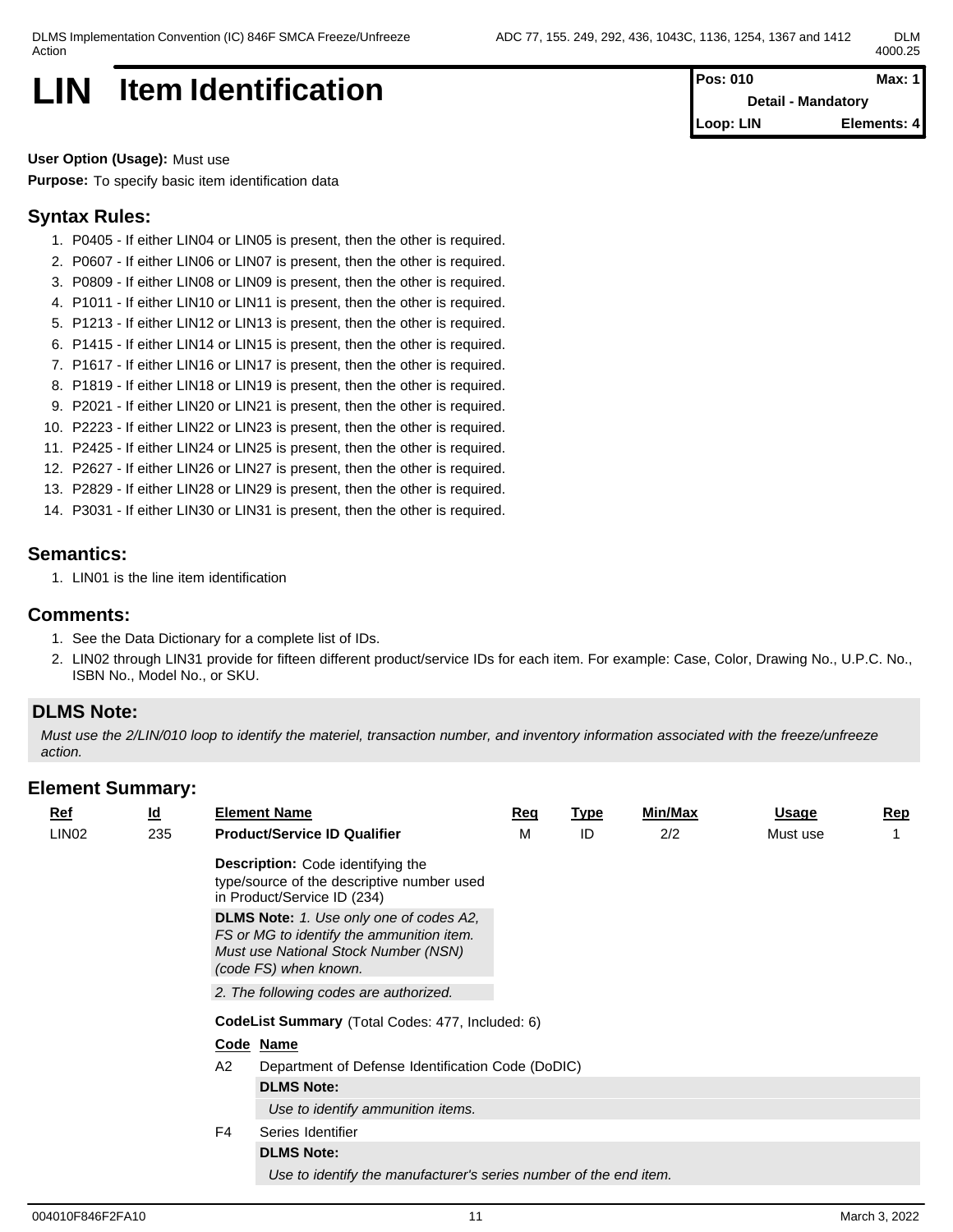|                   |     | Code Name                                        |                                                                                                                |          |    |      |          |    |  |  |  |
|-------------------|-----|--------------------------------------------------|----------------------------------------------------------------------------------------------------------------|----------|----|------|----------|----|--|--|--|
|                   |     | <b>FS</b>                                        | <b>National Stock Number</b>                                                                                   |          |    |      |          |    |  |  |  |
|                   |     |                                                  | <b>DLMS Note:</b>                                                                                              |          |    |      |          |    |  |  |  |
|                   |     |                                                  | Use if no DoDIC assigned to the item.                                                                          |          |    |      |          |    |  |  |  |
|                   |     | <b>MG</b>                                        | Manufacturer's Part Number                                                                                     |          |    |      |          |    |  |  |  |
|                   |     |                                                  | <b>DLMS Note:</b>                                                                                              |          |    |      |          |    |  |  |  |
|                   |     |                                                  | Use to identify the ammunition manufacturer's part number when no DoDIC is assigned.                           |          |    |      |          |    |  |  |  |
|                   |     | <b>MN</b>                                        | <b>Model Number</b>                                                                                            |          |    |      |          |    |  |  |  |
|                   |     |                                                  | <b>DLMS Note:</b>                                                                                              |          |    |      |          |    |  |  |  |
|                   |     |                                                  | Use to identify the manufacturer's model number of the end item.                                               |          |    |      |          |    |  |  |  |
|                   |     | <b>SN</b>                                        | <b>Serial Number</b>                                                                                           |          |    |      |          |    |  |  |  |
|                   |     |                                                  | <b>DLMS Note:</b>                                                                                              |          |    |      |          |    |  |  |  |
|                   |     |                                                  | Use to identify the manufacturer's serial number of the end item.                                              |          |    |      |          |    |  |  |  |
| LIN <sub>03</sub> | 234 | <b>Product/Service ID</b>                        |                                                                                                                | M        | AN | 1/48 | Must use |    |  |  |  |
|                   |     |                                                  | Description: Identifying number for a<br>product or service                                                    |          |    |      |          |    |  |  |  |
| LIN <sub>04</sub> | 235 |                                                  | <b>Product/Service ID Qualifier</b>                                                                            | $\times$ | ID | 2/2  | Used     | -1 |  |  |  |
|                   |     |                                                  | Description: Code identifying the<br>type/source of the descriptive number used<br>in Product/Service ID (234) |          |    |      |          |    |  |  |  |
|                   |     | CodeList Summary (Total Codes: 477, Included: 1) |                                                                                                                |          |    |      |          |    |  |  |  |
|                   |     |                                                  | Code Name                                                                                                      |          |    |      |          |    |  |  |  |
|                   |     | ZB                                               | Commercial and Government Entity (CAGE) Code                                                                   |          |    |      |          |    |  |  |  |
|                   |     |                                                  | <b>DLMS Note:</b>                                                                                              |          |    |      |          |    |  |  |  |
|                   |     |                                                  | Use with LIN02 code MG to uniquely identify the ammunition manufacturer's part number.                         |          |    |      |          |    |  |  |  |
| LIN <sub>05</sub> | 234 |                                                  | <b>Product/Service ID</b>                                                                                      | X        | AN | 1/48 | Used     | -1 |  |  |  |
|                   |     |                                                  | Description: Identifying number for a<br>product or service                                                    |          |    |      |          |    |  |  |  |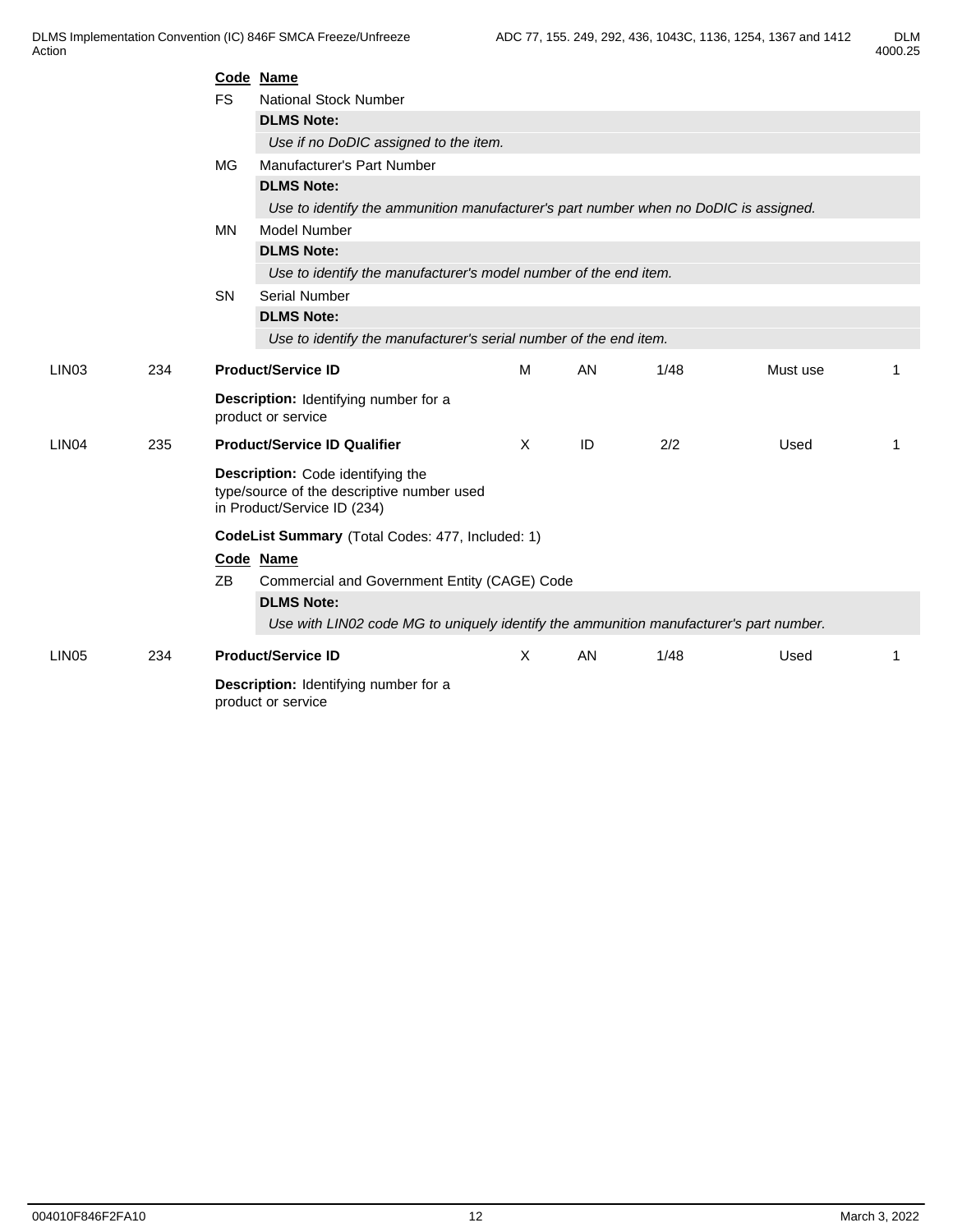# **DTM** Date/Time Reference **Pos: 100** Max: 10

**Detail - Optional Loop: LIN Elements: 2**

**User Option (Usage):** Used

**Purpose:** To specify pertinent dates and times

### **Syntax Rules:**

- 1. R020305 At least one of DTM02, DTM03 or DTM05 is required.
- 2. C0403 If DTM04 is present, then DTM03 is required.
- 3. P0506 If either DTM05 or DTM06 is present, then the other is required.

### **DLMS Note:**

*Must use 2/DTM/100 to identify dates associated with the transaction.*

| $Ref$ | $\underline{\mathsf{Id}}$ |                                                   | <b>Element Name</b>                                                                                                                                                                     | Req | <b>Type</b> | <b>Min/Max</b> | <u>Usage</u> | Rep |  |  |
|-------|---------------------------|---------------------------------------------------|-----------------------------------------------------------------------------------------------------------------------------------------------------------------------------------------|-----|-------------|----------------|--------------|-----|--|--|
| DTM01 | 374                       |                                                   | <b>Date/Time Qualifier</b>                                                                                                                                                              | м   | ID          | 3/3            | Must use     |     |  |  |
|       |                           |                                                   | <b>Description:</b> Code specifying type of date<br>or time, or both date and time                                                                                                      |     |             |                |              |     |  |  |
|       |                           | authorized.                                       | <b>DLMS Note:</b> The following codes are                                                                                                                                               |     |             |                |              |     |  |  |
|       |                           | CodeList Summary (Total Codes: 1112, Included: 2) |                                                                                                                                                                                         |     |             |                |              |     |  |  |
|       |                           |                                                   | Code Name                                                                                                                                                                               |     |             |                |              |     |  |  |
|       |                           | 168                                               | Release                                                                                                                                                                                 |     |             |                |              |     |  |  |
|       |                           | 600                                               | <b>DLMS Note:</b><br>1. Use to identify the effective date ammunition is released from suspension.<br>2. DLMS enhancement; see DLMS Introductory note 4a.<br>As Of<br><b>DLMS Note:</b> |     |             |                |              |     |  |  |
|       |                           |                                                   | 1. Use to identify the effective date ammunition is to be suspended from use or issue.                                                                                                  |     |             |                |              |     |  |  |
|       |                           |                                                   | 2. DLMS enhancement; see DLMS Introductory note 4a.                                                                                                                                     |     |             |                |              |     |  |  |
| DTM02 | 373                       | Date                                              |                                                                                                                                                                                         | X   | DT          | 8/8            | Used         |     |  |  |
|       |                           |                                                   | <b>Description:</b> Date expressed as<br><b>CCYYMMDD</b>                                                                                                                                |     |             |                |              |     |  |  |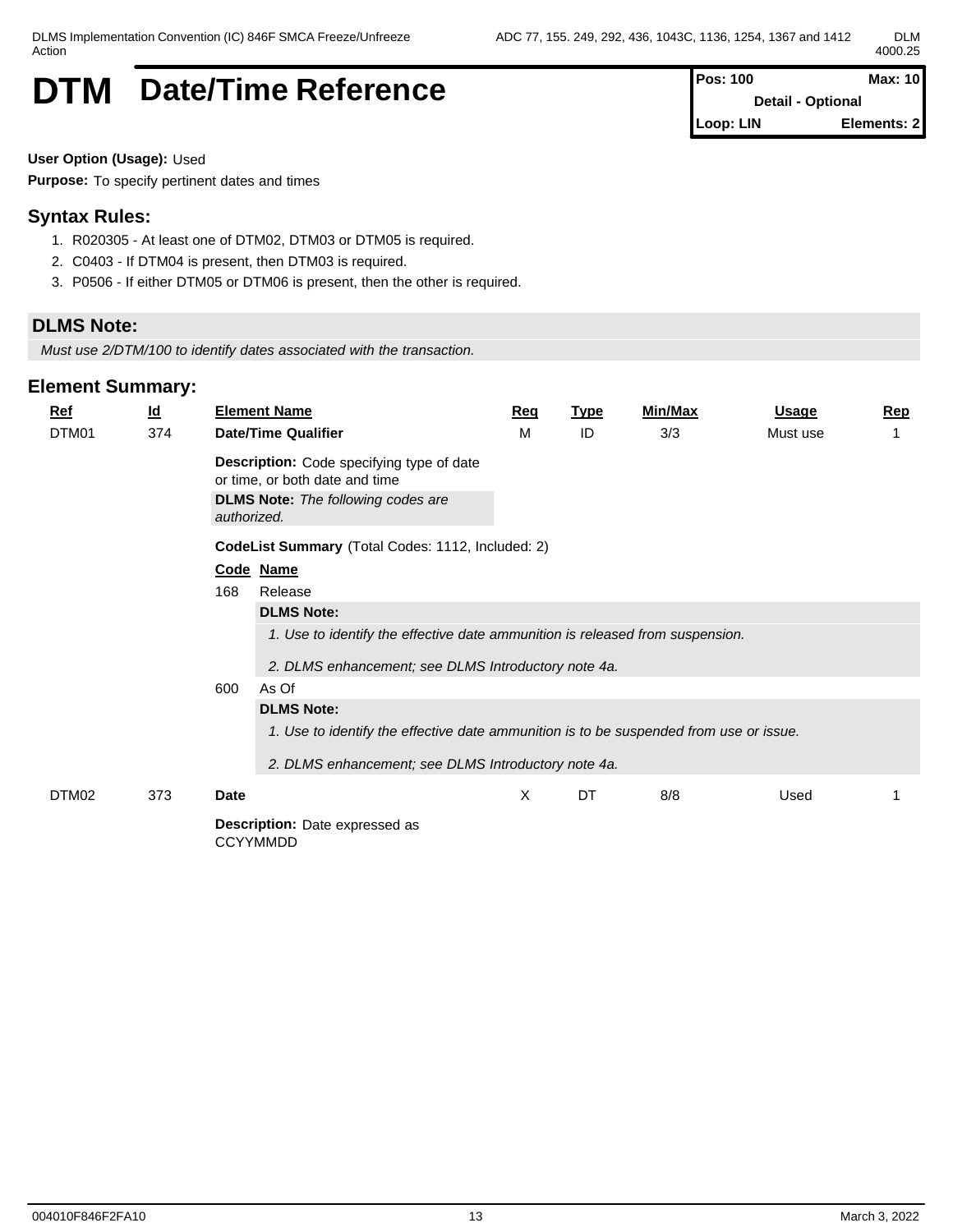# **REF** Reference Identification **Pos:** 140 **Pos:** 140 **Max:** >1

**Detail - Optional Loop: LIN Elements: 2**

**User Option (Usage):** Used

**Purpose:** To specify identifying information

### **Syntax Rules:**

1. R0203 - At least one of REF02 or REF03 is required.

### **Semantics:**

1. REF04 contains data relating to the value cited in REF02.

| $Ref$ | $\underline{\mathsf{Id}}$ | <b>Element Name</b>                                                                                                                                      | Req | <b>Type</b> | Min/Max | <b>Usage</b> | <b>Rep</b> |  |  |  |  |  |
|-------|---------------------------|----------------------------------------------------------------------------------------------------------------------------------------------------------|-----|-------------|---------|--------------|------------|--|--|--|--|--|
| REF01 | 128                       | <b>Reference Identification Qualifier</b>                                                                                                                | м   | ID          | 2/3     | Must use     |            |  |  |  |  |  |
|       |                           | <b>Description:</b> Code qualifying the<br>Reference Identification                                                                                      |     |             |         |              |            |  |  |  |  |  |
|       |                           | <b>DLMS Note:</b> The following code is<br>authorized.                                                                                                   |     |             |         |              |            |  |  |  |  |  |
|       |                           | CodeList Summary (Total Codes: 1503, Included: 1)                                                                                                        |     |             |         |              |            |  |  |  |  |  |
|       |                           | Code Name                                                                                                                                                |     |             |         |              |            |  |  |  |  |  |
|       |                           | TN<br><b>Transaction Reference Number</b>                                                                                                                |     |             |         |              |            |  |  |  |  |  |
|       |                           | <b>DLMS Note:</b>                                                                                                                                        |     |             |         |              |            |  |  |  |  |  |
|       |                           | Must use to identify the transaction number assigned to the transaction.                                                                                 |     |             |         |              |            |  |  |  |  |  |
| REF02 | 127                       | <b>Reference Identification</b>                                                                                                                          | X   | AN          | 1/30    | Used         |            |  |  |  |  |  |
|       |                           | <b>Description:</b> Reference information as<br>defined for a particular Transaction Set or<br>as specified by the Reference Identification<br>Qualifier |     |             |         |              |            |  |  |  |  |  |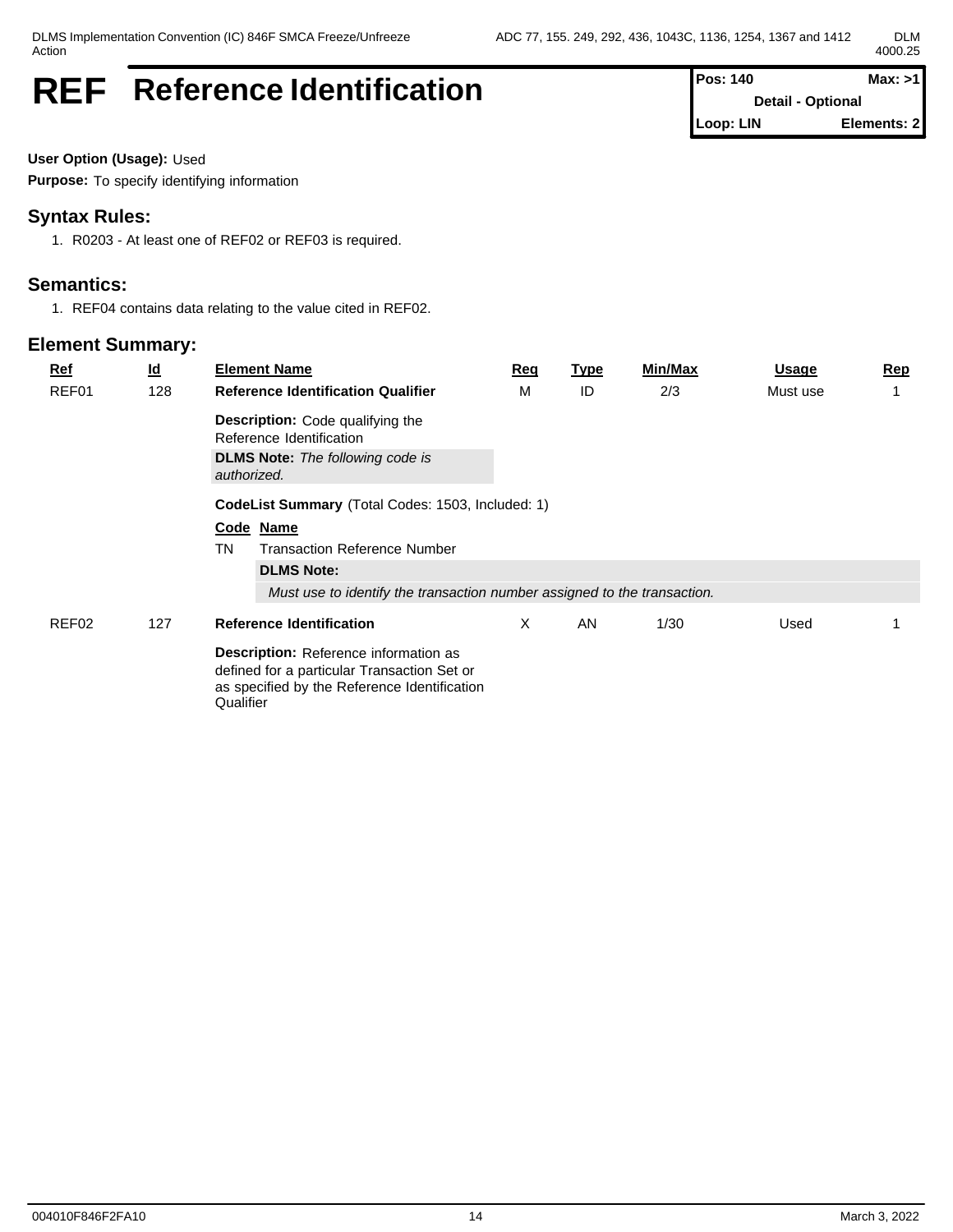# **LM** Code Source Information **Pos: 260 Max: 1 Max: 1**

**Detail - Optional Loop: LM Elements: 1**

**User Option (Usage):** Used

**Purpose:** To transmit standard code list identification information

#### **Comments:**

1. LM02 identifies the applicable industry code list source information.

#### **DLMS Note:**

*Use this 2/LM/260 loop to identify coded information in department or agency documentation.*

| <b>Ref</b> | <u>ld</u> | <b>Element Name</b>                                                          | <u>Req</u> | <u>Type</u> | <u>Min/Max</u> | <b>Usage</b> | <u>Rep</u> |  |  |  |
|------------|-----------|------------------------------------------------------------------------------|------------|-------------|----------------|--------------|------------|--|--|--|
| LM01       | 559       | <b>Agency Qualifier Code</b>                                                 | M          | ID          | 2/2            | Must use     |            |  |  |  |
|            |           | <b>Description:</b> Code identifying the agency<br>assigning the code values |            |             |                |              |            |  |  |  |
|            |           | CodeList Summary (Total Codes: 176, Included: 1)                             |            |             |                |              |            |  |  |  |
|            |           | Code Name                                                                    |            |             |                |              |            |  |  |  |
|            |           | Department of Defense (DoD)<br>DF.                                           |            |             |                |              |            |  |  |  |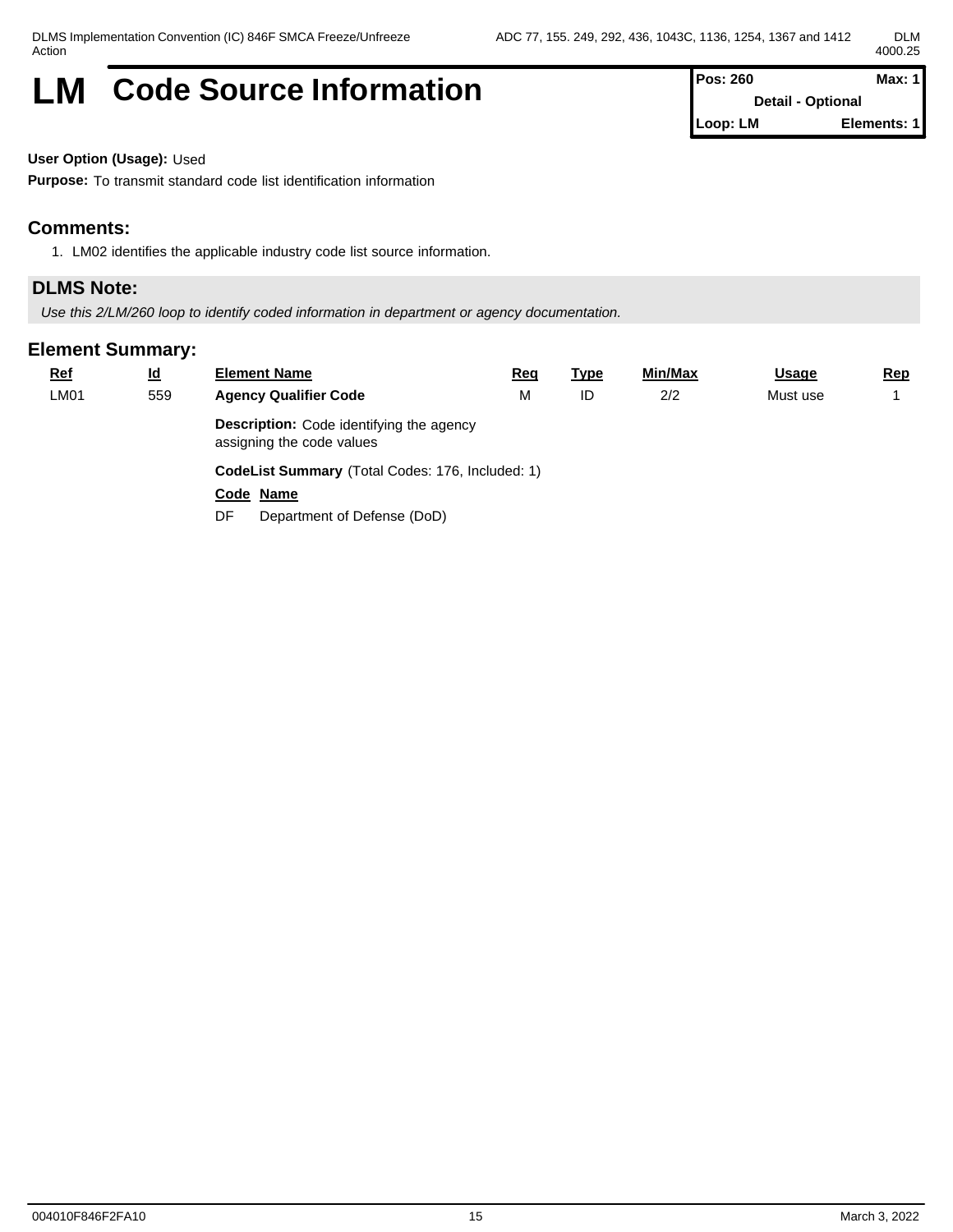

**Detail - Mandatory Loop: LM Elements: 2**

**User Option (Usage):** Must use

**Purpose:** Code to transmit standard industry codes

#### **Syntax Rules:**

1. C0102 - If LQ01 is present, then LQ02 is required.

### **DLMS Note:**

*Use to identify codes, as appropriate, consistent with management information requirements.*

| <b>Ref</b> | $\underline{\mathsf{Id}}$ |                | <b>Element Name</b>                                                                                                                                                                                                                                                                                      | Req      | <b>Type</b> | Min/Max | <b>Usage</b> | Rep |  |  |
|------------|---------------------------|----------------|----------------------------------------------------------------------------------------------------------------------------------------------------------------------------------------------------------------------------------------------------------------------------------------------------------|----------|-------------|---------|--------------|-----|--|--|
| LQ01       | 1270                      |                | <b>Code List Qualifier Code</b>                                                                                                                                                                                                                                                                          | $\Omega$ | ID          | 1/3     | Used         |     |  |  |
|            |                           |                | <b>Description:</b> Code identifying a specific<br>industry code list<br><b>DLMS Note:</b> The following codes are                                                                                                                                                                                       |          |             |         |              |     |  |  |
|            |                           |                | authorized.                                                                                                                                                                                                                                                                                              |          |             |         |              |     |  |  |
|            |                           |                | CodeList Summary (Total Codes: 558, Included: 3)                                                                                                                                                                                                                                                         |          |             |         |              |     |  |  |
|            |                           |                | Code Name                                                                                                                                                                                                                                                                                                |          |             |         |              |     |  |  |
|            |                           | 84             | Management Code                                                                                                                                                                                                                                                                                          |          |             |         |              |     |  |  |
|            |                           |                | <b>DLMS Note:</b>                                                                                                                                                                                                                                                                                        |          |             |         |              |     |  |  |
|            |                           |                | Use to identify supplemental management information associated with the freeze/unfreeze action.                                                                                                                                                                                                          |          |             |         |              |     |  |  |
|            |                           | A <sub>9</sub> | Supplemental Data                                                                                                                                                                                                                                                                                        |          |             |         |              |     |  |  |
|            |                           |                | <b>DLMS Note:</b>                                                                                                                                                                                                                                                                                        |          |             |         |              |     |  |  |
|            |                           |                | 1. Use to identify supplemental address/data.                                                                                                                                                                                                                                                            |          |             |         |              |     |  |  |
|            |                           |                | 2. During the DLSS/DLMS transition, this field will be used to perpetuate/populate the DLSS<br>Supplemental Address (SUPAAD) field. During this time, field size is restricted to 6 positions; see<br>introductory DLMS note 4d.                                                                         |          |             |         |              |     |  |  |
|            |                           |                | 3. Expanded use of this field for supplemental data without size restriction is a DLMS enhancement; see<br>introductory DLMS note 4a.                                                                                                                                                                    |          |             |         |              |     |  |  |
|            |                           |                | 4. Under full DLMS, the requirement to pass activity address information within the supplemental data<br>field will be streamlined. Activity address data previously contained in the SUPAAD will be reflected<br>exclusively in the N1 segment. Future streamlined data; see introductory DLMS note 4c. |          |             |         |              |     |  |  |
|            |                           | AJ             | <b>Utilization Code</b>                                                                                                                                                                                                                                                                                  |          |             |         |              |     |  |  |
|            |                           |                | <b>DLMS Note:</b>                                                                                                                                                                                                                                                                                        |          |             |         |              |     |  |  |
|            |                           |                | 1. Under DLSS, this is the first position of the document serial number.                                                                                                                                                                                                                                 |          |             |         |              |     |  |  |
|            |                           |                | 2. DLMS enhancement; see introductory DLMS note 4a.                                                                                                                                                                                                                                                      |          |             |         |              |     |  |  |
|            |                           |                |                                                                                                                                                                                                                                                                                                          |          |             |         |              |     |  |  |
| LQ02       | 1271                      |                | <b>Industry Code</b>                                                                                                                                                                                                                                                                                     | X        | AN          | 1/30    | Used         |     |  |  |
|            |                           |                | Description: Code indicating a code from a<br>specific industry code list                                                                                                                                                                                                                                |          |             |         |              |     |  |  |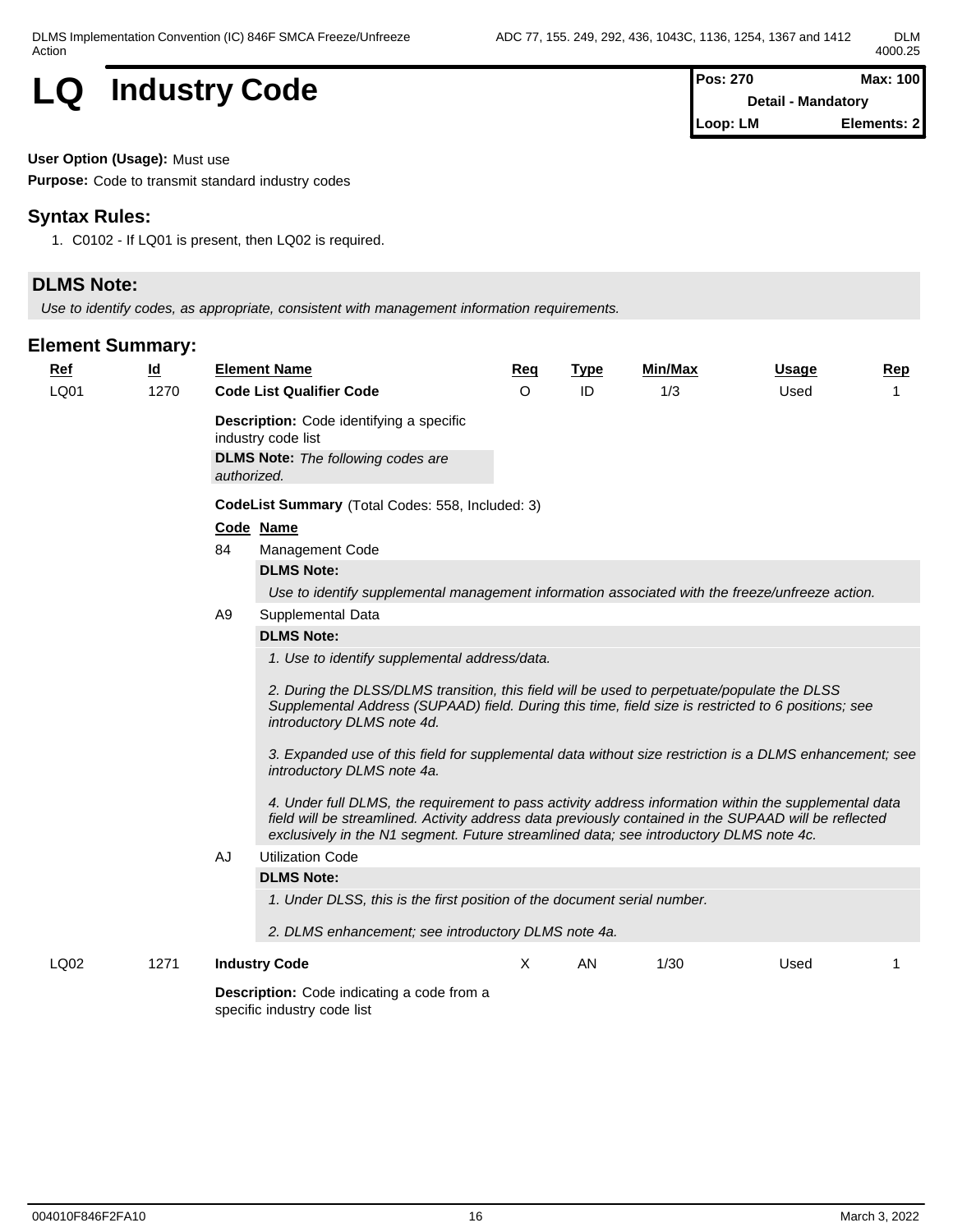# **QTY** Quantity **Posts Posts Posts**

| Pos: 320  | Max: $1$                 |
|-----------|--------------------------|
|           | <b>Detail - Optional</b> |
| Loop: QTY | Elements: 3              |

**User Option (Usage):** Used

**Purpose:** To specify quantity information

### **Syntax Rules:**

- 1. R0204 At least one of QTY02 or QTY04 is required.
- 2. E0204 Only one of QTY02 or QTY04 may be present.

#### **Semantics:**

1. QTY04 is used when the quantity is non-numeric.

### **DLMS Note:**

*Use multiple iterations of the 2/QTY/320 loop to stratify quantity by materiel classification.*

| Ref      | $\underline{\mathsf{Id}}$ | <b>Element Name</b>                                                                                                                                                                                                                                                                                                   | <b>Req</b> | <b>Type</b> | Min/Max | <b>Usage</b> | Rep |  |  |  |  |  |  |
|----------|---------------------------|-----------------------------------------------------------------------------------------------------------------------------------------------------------------------------------------------------------------------------------------------------------------------------------------------------------------------|------------|-------------|---------|--------------|-----|--|--|--|--|--|--|
| QTY01    | 673                       | <b>Quantity Qualifier</b><br>Description: Code specifying the type of<br>quantity<br><b>DLMS Note:</b> The following codes are<br>authorized.                                                                                                                                                                         | M          | ID          | 2/2     | Must use     | 1   |  |  |  |  |  |  |
|          |                           | CodeList Summary (Total Codes: 832, Included: 1)<br>Code Name<br><b>Discrete Quantity</b><br>01                                                                                                                                                                                                                       |            |             |         |              |     |  |  |  |  |  |  |
|          |                           | <b>DLMS Note:</b><br>Use to identify the quantity suspended or released from suspension.                                                                                                                                                                                                                              |            |             |         |              |     |  |  |  |  |  |  |
| QTY02    | 380                       | Quantity                                                                                                                                                                                                                                                                                                              | X          | R           | 1/15    | Used         | 1   |  |  |  |  |  |  |
|          |                           | <b>Description:</b> Numeric value of quantity<br><b>DLMS Note:</b> 1. Express as a whole<br>number with no decimals.<br>2. A field size exceeding 5 positions (seven<br>for FSG 13, ammunition) may not be<br>received or understood by recipient's<br>automated processing system. See<br>Introductory DLMS note 4d. |            |             |         |              |     |  |  |  |  |  |  |
| QTY03    | C001                      | <b>Composite Unit of Measure</b>                                                                                                                                                                                                                                                                                      | O          | Comp        |         | Used         | 1   |  |  |  |  |  |  |
|          |                           | Description: To identify a composite unit of<br>measure(See Figures Appendix for<br>examples of use)                                                                                                                                                                                                                  |            |             |         |              |     |  |  |  |  |  |  |
| QTY03-01 | 355                       | Unit or Basis for Measurement Code                                                                                                                                                                                                                                                                                    | M          | ID          | 2/2     | Must use     | 1   |  |  |  |  |  |  |
|          |                           | Description: Code specifying the units in<br>which a value is being expressed, or<br>manner in which a measurement has been<br>taken<br><b>DLMS Note:</b> DLMS users see the DLMS<br>Unit of Issue and Purchase Unit Conversion<br>Table for available codes.                                                         |            |             |         |              |     |  |  |  |  |  |  |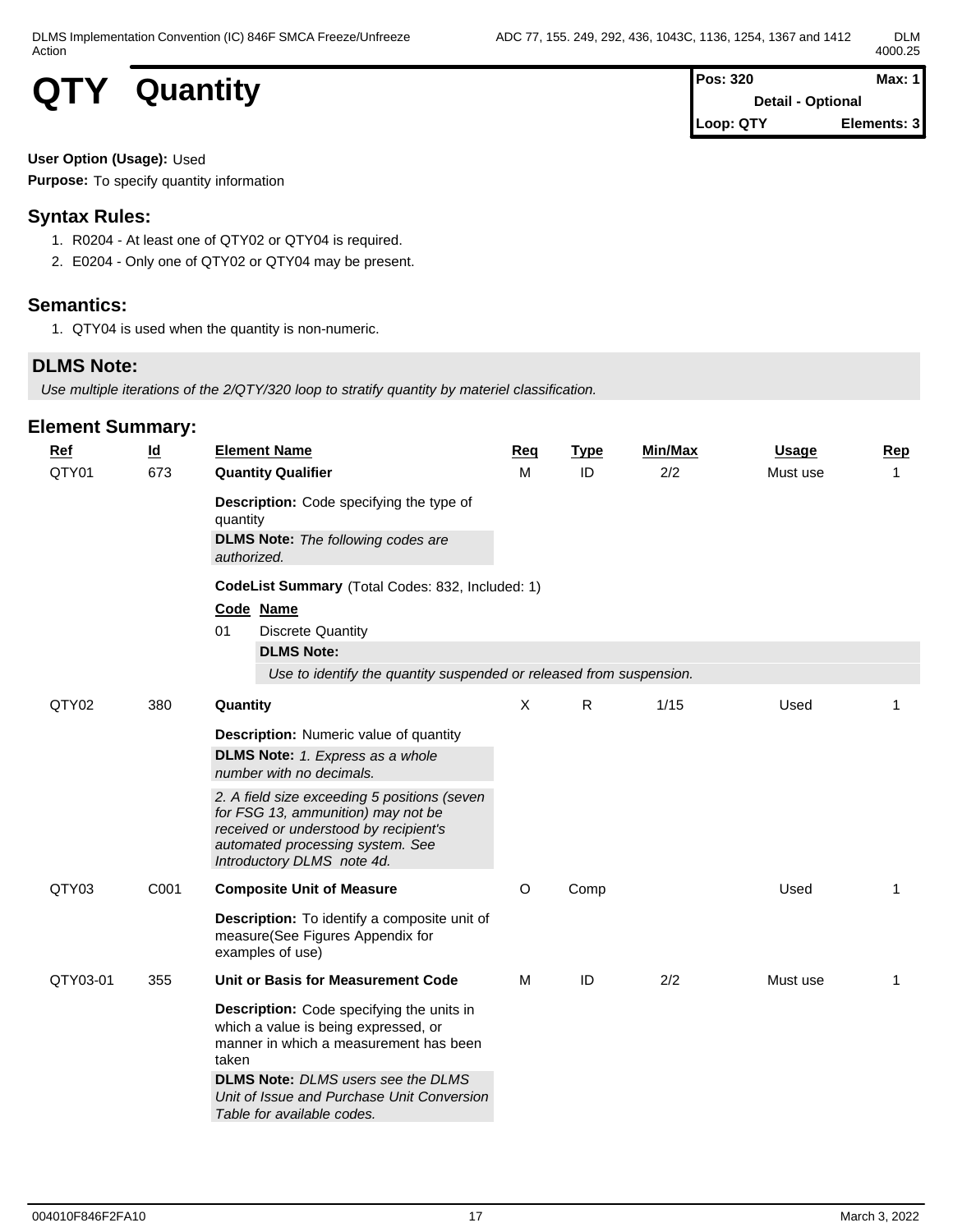# **LM** Code Source Information **Pos:** 375 **Max:** 1

**Detail - Optional Loop: LM Elements: 1**

**User Option (Usage):** Used

**Purpose:** To transmit standard code list identification information

#### **Comments:**

1. LM02 identifies the applicable industry code list source information.

#### **DLMS Note:**

*Use the 2/LM/375 loop to identify coded information maintained in department or agency documentation.*

| <b>Ref</b> | <u>ld</u> | <b>Element Name</b>                                                          | <u>Req</u> | <u>Type</u> | <u>Min/Max</u> | <b>Usage</b> | <u>Rep</u> |  |  |  |
|------------|-----------|------------------------------------------------------------------------------|------------|-------------|----------------|--------------|------------|--|--|--|
| LM01       | 559       | <b>Agency Qualifier Code</b>                                                 | M          | ID          | 2/2            | Must use     |            |  |  |  |
|            |           | <b>Description:</b> Code identifying the agency<br>assigning the code values |            |             |                |              |            |  |  |  |
|            |           | CodeList Summary (Total Codes: 176, Included: 1)                             |            |             |                |              |            |  |  |  |
|            |           | Code Name                                                                    |            |             |                |              |            |  |  |  |
|            |           | Department of Defense (DoD)<br>DF                                            |            |             |                |              |            |  |  |  |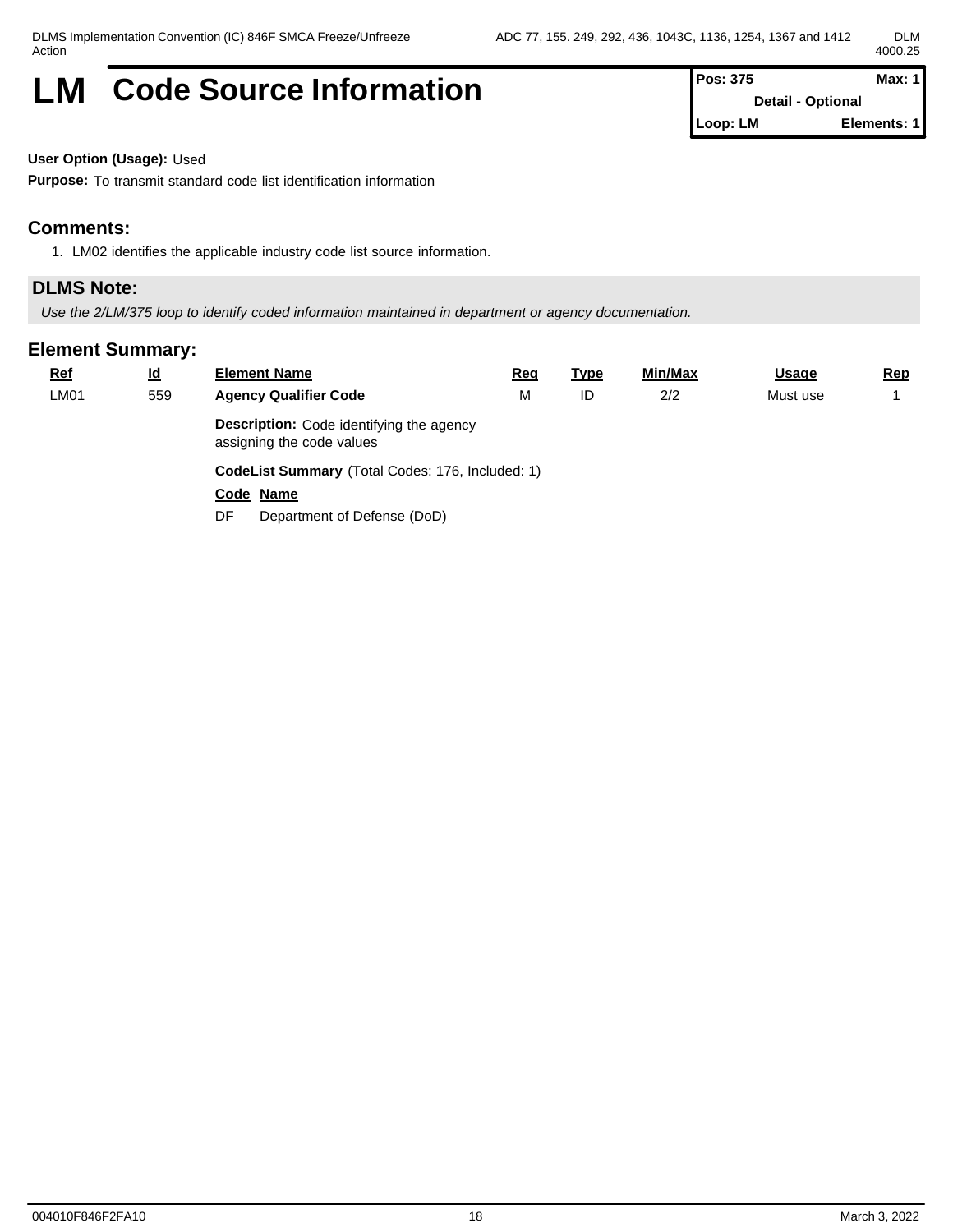

| $Pos: 376$                | Max: 100    |  |
|---------------------------|-------------|--|
| <b>Detail - Mandatory</b> |             |  |
| Loop: LM                  | Elements: 2 |  |

**User Option (Usage):** Must use

**Purpose:** Code to transmit standard industry codes

#### **Syntax Rules:**

1. C0102 - If LQ01 is present, then LQ02 is required.

## **DLMS Note:**

*Use to identify codes, as appropriate, consistent with management information requirements.*

#### **Element Summary:**

| <u>Ref</u> | $\underline{\mathsf{Id}}$ |     | <b>Element Name</b>                                                                                                                                                                                                                                                                                      | <u>Req</u> | <b>Type</b> | Min/Max | Usage | <b>Rep</b>     |
|------------|---------------------------|-----|----------------------------------------------------------------------------------------------------------------------------------------------------------------------------------------------------------------------------------------------------------------------------------------------------------|------------|-------------|---------|-------|----------------|
| LQ01       | 1270                      |     | <b>Code List Qualifier Code</b>                                                                                                                                                                                                                                                                          | $\Omega$   | ID          | 1/3     | Used  | $\overline{1}$ |
|            |                           |     | <b>Description:</b> Code identifying a specific<br>industry code list                                                                                                                                                                                                                                    |            |             |         |       |                |
|            |                           |     | <b>DLMS Note:</b> 1. Use either code 99 or A1                                                                                                                                                                                                                                                            |            |             |         |       |                |
|            |                           |     | (but not both), except for ammunition where                                                                                                                                                                                                                                                              |            |             |         |       |                |
|            |                           |     | both codes may be used. (Use of both<br>codes for ammunition is a DLMS                                                                                                                                                                                                                                   |            |             |         |       |                |
|            |                           |     | enhancement (see introductory DLMS note                                                                                                                                                                                                                                                                  |            |             |         |       |                |
|            |                           | 4a. |                                                                                                                                                                                                                                                                                                          |            |             |         |       |                |
|            |                           |     | 2. The following codes are authorized.                                                                                                                                                                                                                                                                   |            |             |         |       |                |
|            |                           |     | CodeList Summary (Total Codes: 558, Included: 10)                                                                                                                                                                                                                                                        |            |             |         |       |                |
|            |                           |     | Code Name                                                                                                                                                                                                                                                                                                |            |             |         |       |                |
|            |                           | 83  | <b>Supply Condition Code</b>                                                                                                                                                                                                                                                                             |            |             |         |       |                |
|            |                           |     | <b>DLMS Note:</b>                                                                                                                                                                                                                                                                                        |            |             |         |       |                |
|            |                           |     | Use to identify supply condition of the materiel.                                                                                                                                                                                                                                                        |            |             |         |       |                |
|            |                           | 99  | Purpose Code                                                                                                                                                                                                                                                                                             |            |             |         |       |                |
|            |                           |     | <b>DLMS Note:</b>                                                                                                                                                                                                                                                                                        |            |             |         |       |                |
|            |                           |     | Use to identify the purpose of the materiel.                                                                                                                                                                                                                                                             |            |             |         |       |                |
|            |                           | A1  | <b>Ownership Code</b>                                                                                                                                                                                                                                                                                    |            |             |         |       |                |
|            |                           |     | <b>DLMS Note:</b>                                                                                                                                                                                                                                                                                        |            |             |         |       |                |
|            |                           |     | Use to identify ownership of the materiel.                                                                                                                                                                                                                                                               |            |             |         |       |                |
|            |                           | A9  | Supplemental Data                                                                                                                                                                                                                                                                                        |            |             |         |       |                |
|            |                           |     | <b>DLMS Note:</b>                                                                                                                                                                                                                                                                                        |            |             |         |       |                |
|            |                           |     | 1. Use to identify supplemental address/data.                                                                                                                                                                                                                                                            |            |             |         |       |                |
|            |                           |     | 2. During the DLSS/DLMS transition, this field will be used to perpetuate/populate the DLSS<br>Supplemental Address (SUPAAD) field. During this time, field size is restricted to 6 positions; see<br>introductory DLMS note 4d.                                                                         |            |             |         |       |                |
|            |                           |     | 3. Expanded use of this field for supplemental data without size restriction is a DLMS enhancement; see<br>introductory DLMS note 4a.                                                                                                                                                                    |            |             |         |       |                |
|            |                           |     | 4. Under full DLMS, the requirement to pass activity address information within the supplemental data<br>field will be streamlined. Activity address data previously contained in the SUPAAD will be reflected<br>exclusively in the N1 segment. Future streamlined data; see introductory DLMS note 4c. |            |             |         |       |                |
|            |                           | AJ  | <b>Utilization Code</b>                                                                                                                                                                                                                                                                                  |            |             |         |       |                |
|            |                           |     | <b>DLMS Note:</b>                                                                                                                                                                                                                                                                                        |            |             |         |       |                |
|            |                           |     | 1. Under DLSS, this is the first position of the document serial number.                                                                                                                                                                                                                                 |            |             |         |       |                |
|            |                           |     | 2. DLMS enhancement; see introductory DLMS note 4a.                                                                                                                                                                                                                                                      |            |             |         |       |                |
|            |                           |     |                                                                                                                                                                                                                                                                                                          |            |             |         |       |                |

GQ Group Qualifier Code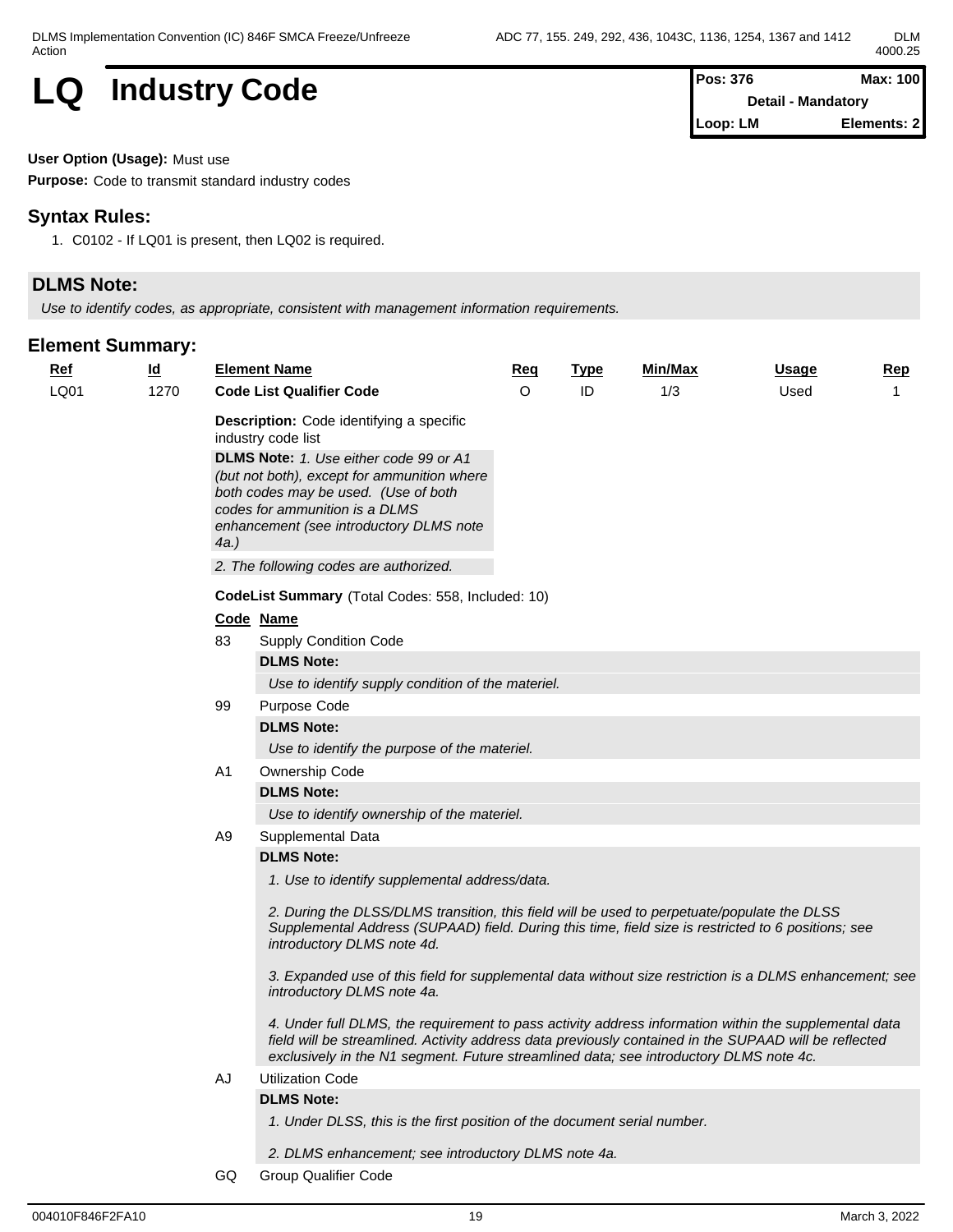#### 4000.25

#### **Code Name**

#### **DLMS Note:**

*Use to identify the MMAC for NSNs to be managed by a specific manager (i.e., system, program, aggregation, selected FSC, technology group). This is an Air Force-unique data element, meaningful to the Air Force only. Non-Air Force Components perpetuate without action.*

*A data maintenance action was approved in version 5010. The approved code/name is "MAC-Materiel Management Aggregation code". The code source is identified as the Air Force Manual (AFMAN) 23-110, Volumes 1 and 2.*

COG Cognizance Symbol

#### **DLMS Note:**

*Use to identify the material cognizance symbol (COG) of the end item. Indicate NSL for non-stock numbered listed items. This is a Navy-unique data element meaningful to Navy only; Non-Navy Components are to perpetuate without action.*

#### IMC Item Management Code

#### **DLMS Note:**

*Use to identify the Item Management Code (IMC) for integrated material management. This is a Navy-unique data element meaningful to Navy only; Non-Navy Components are to perpetuate without action.*

#### MCC Material Control Code

#### **DLMS Note:**

*Use to identify the Material Control Code (MCC) for special inventory reporting. This is a Navy-unique data element meaningful to Navy only; Non-Navy Components are to perpetuate without action.*

#### SMI Special Material Identification Code

#### **DLMS Note:**

*Use to identify the Special Material Identification Code (SMIC) for an end item. This is a Navy-unique data element meaningful to Navy only; Non-Navy Components are to perpetuate without action.*

#### LQ02 1271 **Industry Code**

X AN 1/30 Used 1

**Description:** Code indicating a code from a specific industry code list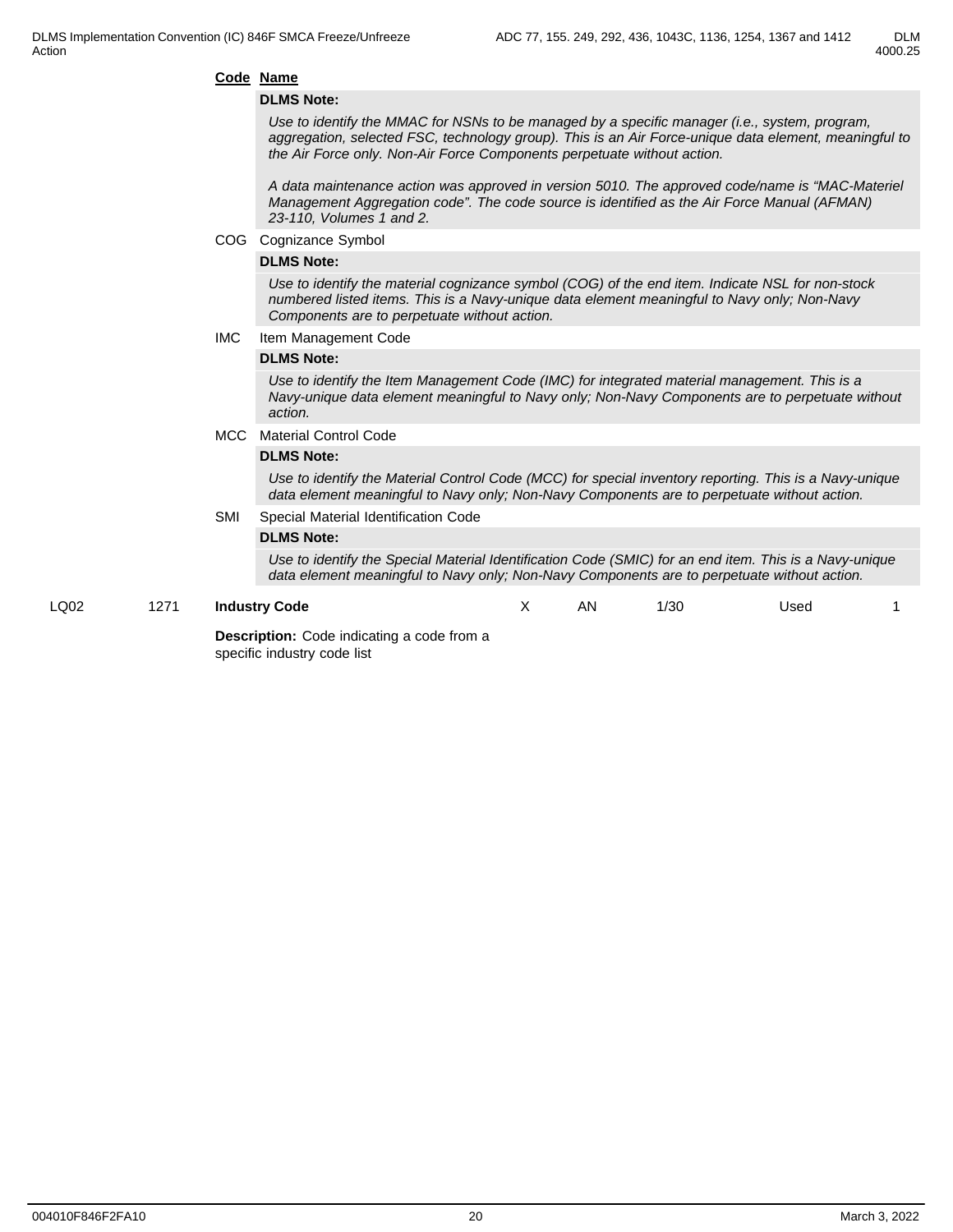| <b>N1</b> | <b>Name</b> | <b>Pos: 450</b>   | Max: 1      |  |
|-----------|-------------|-------------------|-------------|--|
|           |             | Detail - Optional |             |  |
|           |             | Loop: N1          | Elements: 4 |  |

**User Option (Usage):** Used

**Purpose:** To identify a party by type of organization, name, and code

### **Syntax Rules:**

- 1. R0203 At least one of N102 or N103 is required.
- 2. P0304 If either N103 or N104 is present, then the other is required.

#### **Comments:**

- 1. This segment, used alone, provides the most efficient method of providing organizational identification. To obtain this efficiency the "ID Code" (N104) must provide a key to the table maintained by the transaction processing party.
- 2. N105 and N106 further define the type of entity in N101.

#### **DLMS Note:**

*Must use this 2/N1/450 loop to identify the organization to receive the transaction.*

| <b>Element Summary:</b> |  |  |
|-------------------------|--|--|
|-------------------------|--|--|

| <b>Ref</b>       | $\underline{\mathsf{Id}}$                                                       | <b>Element Name</b>                                                                                                                                                    | Req      | <b>Type</b> | Min/Max | <b>Usage</b> | Rep          |  |  |  |
|------------------|---------------------------------------------------------------------------------|------------------------------------------------------------------------------------------------------------------------------------------------------------------------|----------|-------------|---------|--------------|--------------|--|--|--|
| N101             | 98                                                                              | <b>Entity Identifier Code</b>                                                                                                                                          | М        | ID          | 2/3     | Must use     | $\mathbf{1}$ |  |  |  |
|                  |                                                                                 | Description: Code identifying an<br>organizational entity, a physical location,<br>property or an individual<br><b>DLMS Note:</b> The following code is<br>authorized. |          |             |         |              |              |  |  |  |
|                  |                                                                                 | CodeList Summary (Total Codes: 1312, Included: 1)                                                                                                                      |          |             |         |              |              |  |  |  |
|                  |                                                                                 | Code Name<br><b>SB</b><br>Storage Area                                                                                                                                 |          |             |         |              |              |  |  |  |
|                  |                                                                                 | <b>DLMS Note:</b>                                                                                                                                                      |          |             |         |              |              |  |  |  |
|                  |                                                                                 | Must use to indicate the storage organization.                                                                                                                         |          |             |         |              |              |  |  |  |
| N <sub>103</sub> | 66                                                                              | <b>Identification Code Qualifier</b>                                                                                                                                   | $\times$ | ID          | 1/2     | Used         | -1           |  |  |  |
|                  |                                                                                 | Description: Code designating the<br>system/method of code structure used for<br>Identification Code (67)                                                              |          |             |         |              |              |  |  |  |
|                  |                                                                                 | CodeList Summary (Total Codes: 215, Included: 2)                                                                                                                       |          |             |         |              |              |  |  |  |
|                  |                                                                                 | Code Name                                                                                                                                                              |          |             |         |              |              |  |  |  |
|                  | 10<br>Department of Defense Activity Address Code (DODAAC)<br><b>DLMS Note:</b> |                                                                                                                                                                        |          |             |         |              |              |  |  |  |
|                  |                                                                                 | DLMS enhancement; see DLMS Introductory note 4a.                                                                                                                       |          |             |         |              |              |  |  |  |
|                  |                                                                                 | Department of Defense Routing Identifier Code (RIC)<br>M4                                                                                                              |          |             |         |              |              |  |  |  |
| N <sub>104</sub> | 67                                                                              | <b>Identification Code</b>                                                                                                                                             | X        | AN          | 2/80    | Used         | $\mathbf{1}$ |  |  |  |
|                  |                                                                                 |                                                                                                                                                                        |          |             |         |              |              |  |  |  |
|                  |                                                                                 | Description: Code identifying a party or<br>other code                                                                                                                 |          |             |         |              |              |  |  |  |
| N <sub>106</sub> | 98                                                                              | <b>Entity Identifier Code</b>                                                                                                                                          | $\circ$  | ID          | 2/3     | Used         | 1            |  |  |  |
|                  |                                                                                 | Description: Code identifying an<br>organizational entity, a physical location,<br>property or an individual                                                           |          |             |         |              |              |  |  |  |
|                  |                                                                                 | CodeList Summary (Total Codes: 1312, Included: 1)                                                                                                                      |          |             |         |              |              |  |  |  |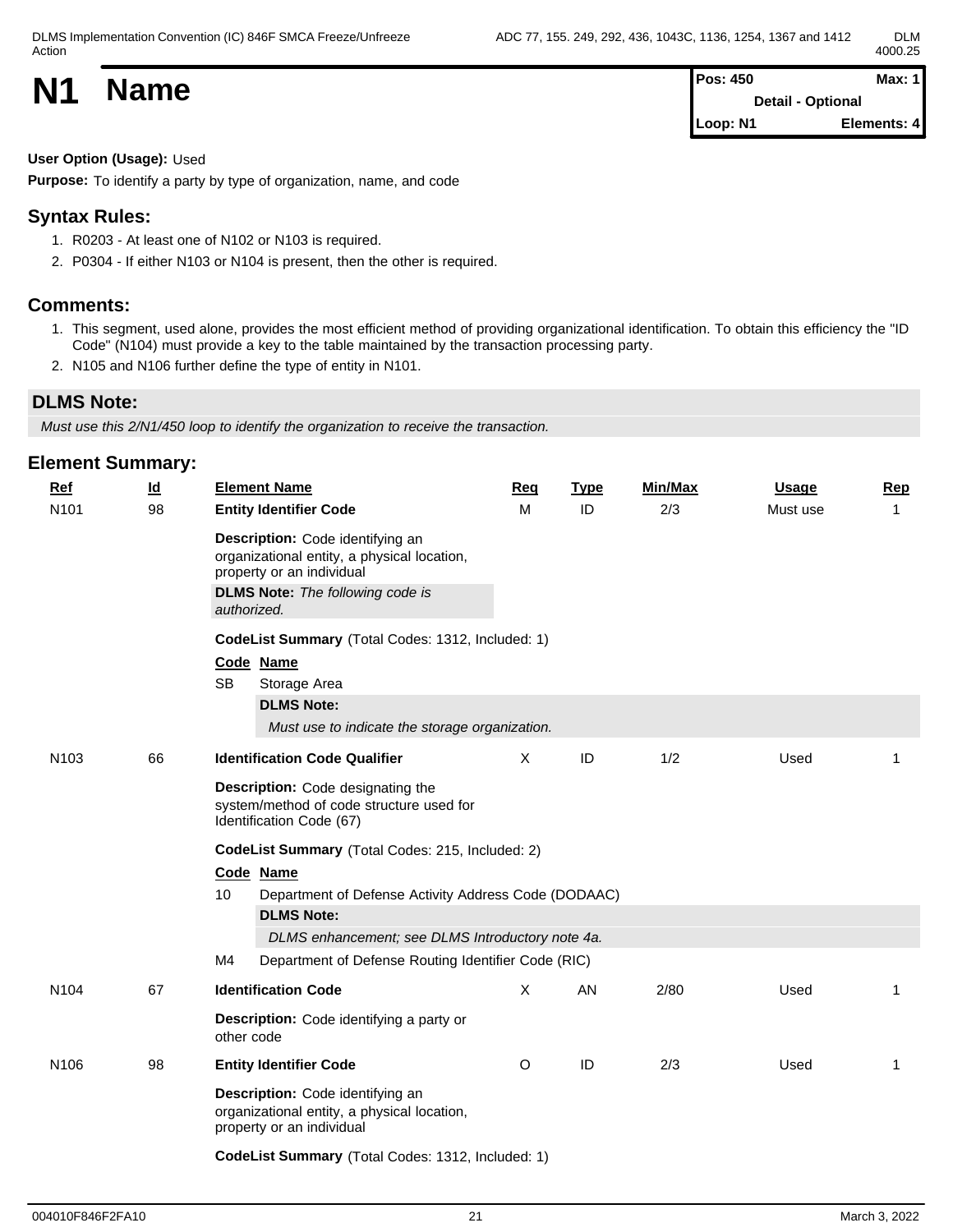$$
\begin{array}{c}\text{DLM} \\ \text{4000.25}\end{array}
$$

**Code Name**

TO Message To

**DLMS Note:**

*Must use to indicate that the organization cited in N104 is receiving the transaction.*